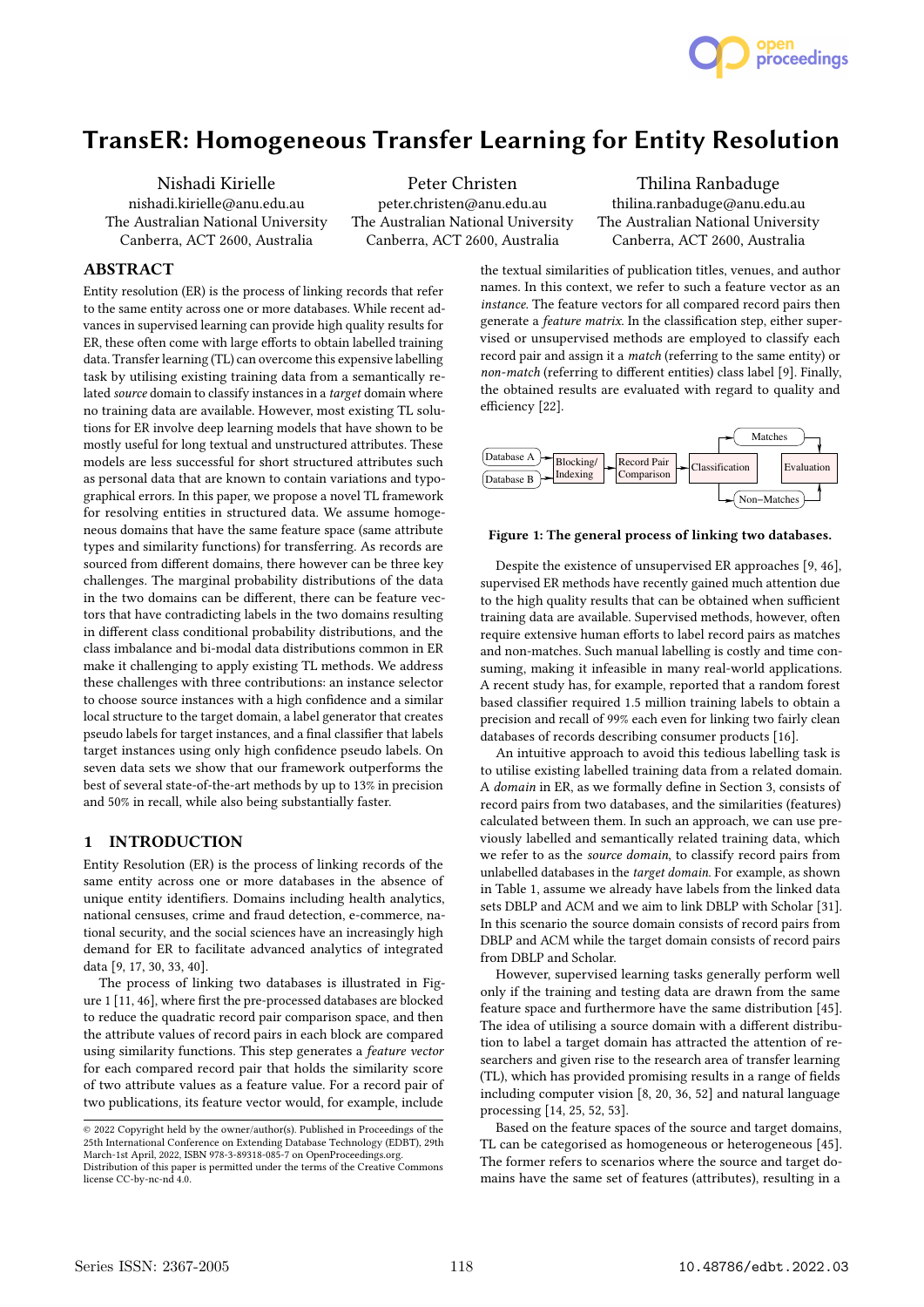Table 1: Characteristics of ER data sets with feature vectors rounded to two decimal places. Ambiguous are the feature vectors with both match (M) and non-match (N) class labels. We refer to Same class as the common feature vectors that have the same class label in both source and target domains, and Diff(erent) class as those common feature vectors that have different class labels in the two domains. For the Isle of Skye (IOS) and Kilmarnock (KIL) data sets, Bp-Bp and Bp-Dp refer to links between birth parents across two birth certificates and birth parents linked to death parents, respectively, as we describe in Section 5.

| Feature Vectors of Domain A |                          |               |       |       |                | Feature Vectors of Domain B |               |       |       |                | Common Feature Vectors |               |               |                |
|-----------------------------|--------------------------|---------------|-------|-------|----------------|-----------------------------|---------------|-------|-------|----------------|------------------------|---------------|---------------|----------------|
| Num.<br>attri-<br>butes     | Name                     | Total<br>num. | M     | N     | Ambi-<br>guous | Name                        | Total<br>num. | M     | N     | Ambi-<br>guous | Total<br>num.          | Same<br>class | Diff<br>class | Ambi-<br>guous |
| 4                           | DBLP-ACM [13]            | 6.660         | 29.9% | 66.5% | $3.6\%$        | DBLP-Scholar [13]           | 16.041        | 33.2% | 66.6% | 0.2%           | 2.159                  | 98.7%         | 1.1%          | 0.2%           |
|                             | Million Songs [13]       | 27.544        | 33.2% | 64.3% | 2.5%           | Musicbrainz [34]            | 91.143        | 14.3% | 63.6% | 22.1%          | 25.491                 | 34.6%         | 1.0%          | 64.4%          |
| 8                           | IOS Bp-Dp $[50]$         | 115.986       | 19.0% | 65.9% | 15.0%          | KIL Bp-Dp $[50]$            | 242.457       | 15.0% | 65.4% | 19.6%          | 81.019                 | 19.0%         | 0.8%          | 80.2%          |
| 11                          | $IOS$ $Bp$ - $Bp$ $[50]$ | 249.396       | 25.4% | 64.0% | 10.6%          | KIL Bp-Bp $[50]$            | 406.038       | 28.2% | 58.8% | 13.1%          | 133.986                | 41.0%         | 0.1%          | 58.9%          |

common feature space. With heterogeneous TL, the target attributes are completely different from the source attributes thus resulting in different feature spaces. For ER, it is not clear if heterogeneous TL actually makes sense, quoting Jin et al. [26]: "Transferring knowledge between irrelevant domains (e.g., celebrities and products) does not produce meaningful outputs".

As we discuss further in Section 2, to the best of our knowledge all existing TL approaches for ER assume the homogeneous scenario because the contribution of different attributes towards match and non-match decisions can be different in the source and target domains. Our work therefore also focuses on homogeneous TL, which will help in situations where the same types of attributes are available and the same similarity functions can be applied. In practice we can, for example, use publicly available linked data sets as the source domain. While the homogeneous TL scenario seems straight-forward, as we discuss next, the specific characteristics of ER still pose several challenges for homogeneous TL.

First, the source and target domains can have different marginal probability distributions because their data are drawn from two different domains. This makes it possible—but not advisable to apply the same supervised learner.

Another challenge in applying TL to ER lies in the feature vectors that possibly have different labels in the two domains, known as the difference in class conditional probabilities [45]. This difficulty becomes evident upon a closer look at the class conditional distributions of record pairs in two domains. Table 1 shows pairs of semantically related domains which have common features along with their match and non-match percentages, and statistics about the feature vectors in common to both domains. An important aspect is that even within a particular domain there exist feature vectors that have both match and non-match labels, as shown in the Ambiguous columns. This occurs due to the limited number of attributes available (first column in Table 1), and because often each record pair is manually labelled as a match or non-match independently from all other pairs when training data are generated [9].

The Common Feature Vectors columns in Table 1 highlight the difficulty of the TL task for ER, showing the considerable amount of feature vectors in two domains that have ambiguous or different class labels. For example, from the Musicbrainz [34] data set, for the feature vector [1.0, 0.0, 1.0, 0.9] (with attributes Title, Album, Artist, and Year compared using approximate string and numerical comparators [9]), we identified the following two record pairs where the first pair is a true match and the second a true non-match:



Figure 2: Skewed and bi-modal data distributions in the Musicbrainz [34] and DBLP-ACM [13] data sets.

[non e francesca, dies irae, formula 3, 1970] [non e francesca, formula 3, formula 3, 1971]

[post modern sleaze, post modern sleaze ep, sneaker pimps, 1997]

[post modern sleaze, becoming remixed, sneaker pimps, 1996]

We do not assume perfect matching in either of the domains, rather both domains can have this kind of conflicting class labels.

Moreover, ER is generally a highly imbalanced classification problem with both skewed and bi-modal data distributions, as illustrated in Figure 2 on two data sets. For both of these, the distributions of similarities calculated between records have two peaks, where the peak with low average similarities accounts for non-matches (the vast majority of compared record pairs) and the high average similarities account for matches. As we experimentally show in Section 5, existing feature based TL methods [44, 52] fail on such problems since they are highly dependent on normally distributed data [52]. Furthermore, as is the case with most supervised ER problems, the low dimensionality of the feature space (similarities) generated when comparing records, as shown in the first column in Table 1, makes TL more difficult.

As we discuss further in Section 2, all existing TL approaches for ER use deep learning methods [7, 26, 28, 37, 54, 58]. These methods seem to be best suited for textual and unstructured data sets [1, 38] because of their ability to perform hierarchical representation learning [1]. Deep learning methods have recently seen an increased demand due to the requirements for matching lengthy textual data extracted from websites, such as descriptions of organisations, movies, consumer products, or tweets [6, 38].

In contrast, personal data such as health, census, or government records, are usually structured with only few attributes describing each entity [11]. These types of data are also known to contain typographical errors and spelling variations originating from manual data entry, scanning, or transcriptions [9]. Traditional machine learning methods, such as SVMs based on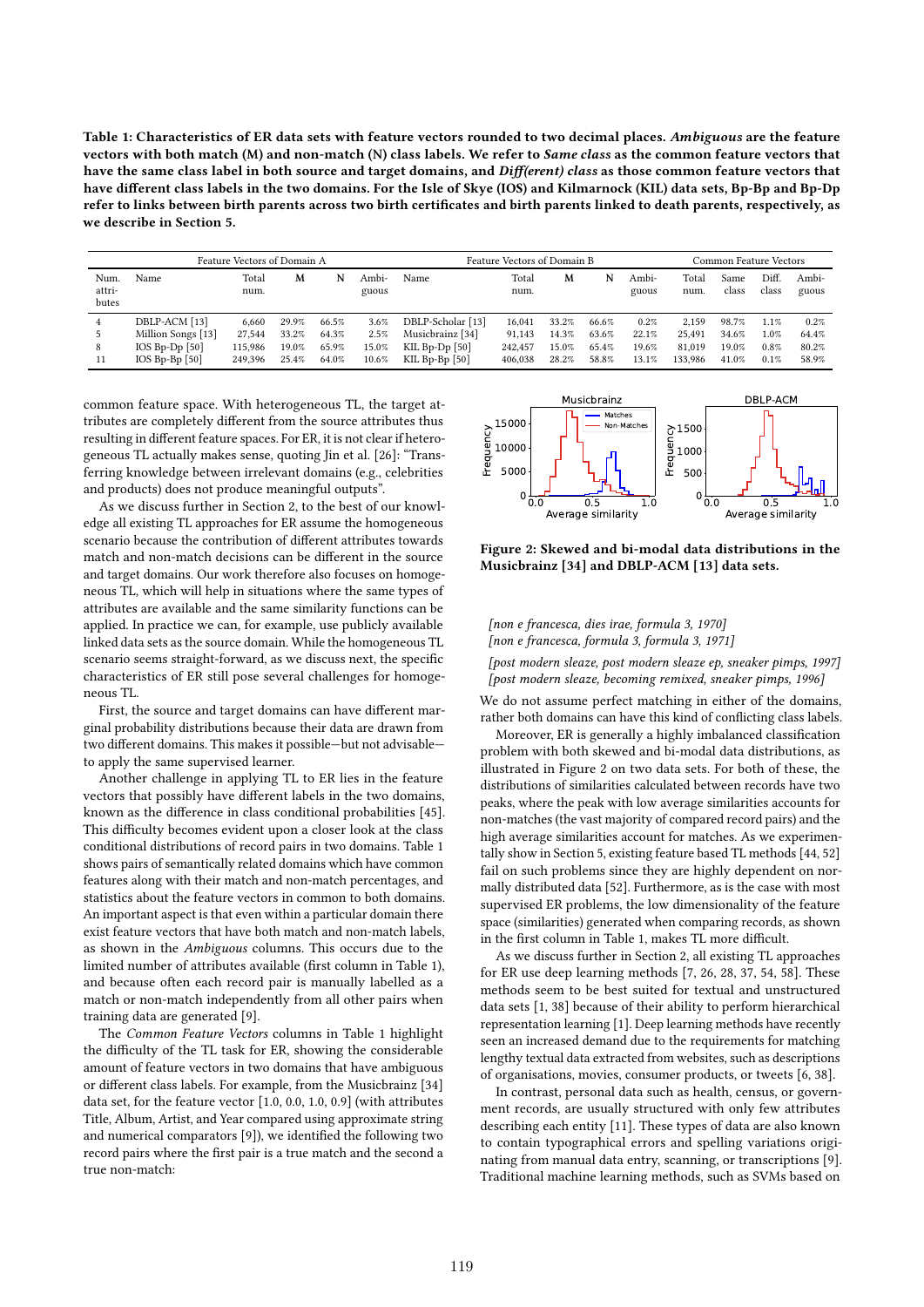

Figure 3: Overview of our *TransER* framework. As we describe in Section 4, given two databases,  $S_i$  and  $S_j$ , in the source domain, we first obtain candidate record pairs by blocking records [47]. Then we generate the feature matrix,  $X^S$ , where each feature,  $f_k$  represents an attribute similarity. In the same way, for the target domain databases,  $T_i$  and  $T_j$ , we obtain the feature matrix,  $\mathrm{\textbf{X}}^T$ . Given  $\mathrm{\textbf{X}}^S$  and  $\mathrm{\textbf{X}}^T$ , the instance selector chooses source instances with a high class confidence and a similar local neighbourhood to the instances in the target to be transferred into  $\mathrm{X}^U$ . Next, we generate pseudo labels for  $\mathrm{X}^T$ from  $X^U$  with a score that provides the confidence of a pair being a match or non-match. Finally,  $X^T$  is classified using a classifier trained on the target instances that have high confidence pseudo labels. Note that source instance  $x_{61}^S \in X^S$  has conflicting class labels.

similarity measures, have shown to perform better on such data compared to deep learning models due to the small number of attributes available [1, 28, 38]. Furthermore, deep learning methods generally require a large number of labelled examples for training. Kasai et al. [28], for example, showed that for small data sets traditional machine learning based models have better performance than deep learning models.

To the best of our knowledge, we are the first to introduce a model agnostic TL method for ER that incorporates traditional machine learning models for structured data. As we show in the evaluation in Section 5, for such data sets existing TL methods for ER based on deep learning perform worse than those using features based on similarity functions.

As illustrated in Figure 3, our framework has three key phases: (1) an instance selector (SEL), (2) a pseudo label generator (GEN), and (3) a target domain classifier (TCL) that provides the final labels for the target instances. As we describe in Section 4, the instance selector ignores those source instances that have different class conditional probability distributions to similar target instances. The selected source instances, along with the pseudo labelling and target domain classifier, allow us to overcome issues arising from the differences in the marginal probability distributions between the source and target domains. Moreover, as we use the local neighbourhoods of instances in the transfer process rather than the whole data distributions as in existing feature based transfer methods, we minimise the influence of class imbalance. While our study contributes to TL for ER, it will also be of interest to general TL research, specifically for domains that have non-normal and imbalanced data distributions.

In particular, we make the following contributions: (1) We propose a novel TL framework for ER of structured data named TransER, (Transfer learning for ER). (2) We present three key phases in TransER that address the differences in marginal probability distributions and the class conditional probabilities in domains with non-normal data distributions. (3) We conduct extensive experiments in Section 5 to illustrate how TransER can be applied, and show that it can outperform several state-of-the-art methods.

### 2 RELATED WORK

We now review research related to the areas of ER and TL, and detail recent work that utilises TL in the context of ER.

Since the 1950s, ER techniques have been developed to link records across different databases [9, 17, 46]. Based on recent research, ER can be categorised into supervised, unsupervised, and semi-supervised approaches. Supervised approaches exist for learning similarity measures [4] and learning the classification task [16, 29, 43] through a model to predict the match and non-match labels of unlabelled instances (record pairs). Recently, deep learning models [6, 19, 38, 42] have been proposed that provide better results than traditional supervised methods, however at the cost of requiring large training data sets. Unsupervised approaches include traditional ER techniques [9] that depend on attribute similarities to decide on the class label of a record pair, as well as clustering [18, 24, 39] and collective ER approaches [3, 15, 27] that incorporate relational information for classifying a record pair. Semi-supervised ER techniques include active learning approaches [28, 49] that query external sources to resolve challenging training cases, as well as crowd based systems [21, 57] that employ hybrid machine and human based systems for resolving entities.

For TL, different solutions have been proposed [45], including feature representation and instance based transfer methods. Feature representation based methods [14, 44, 52] find a common latent feature space that minimises the difference in the distributions between the source and target domains. The dependence of these methods on normally distributed data [52] makes it challenging to apply them on ER, because ER is generally a highly imbalanced problem with both skewed and bi-modal data distributions (more non-matches than matches) [9], as can be seen in Figure 2.

Instance transfer methods can be categorised as instance reweighting and instance selection methods [45]. Instance reweighting [8, 12, 53] attempts to correct the differences in data distributions by reweighting the samples in the source domain to match the distribution in the target domain [45]. However, when the class conditional distribution is different across domains, instance selection [25, 35, 56] is more suitable as it removes instances with conflicting labels. To prune such instances with conflicts, Liao et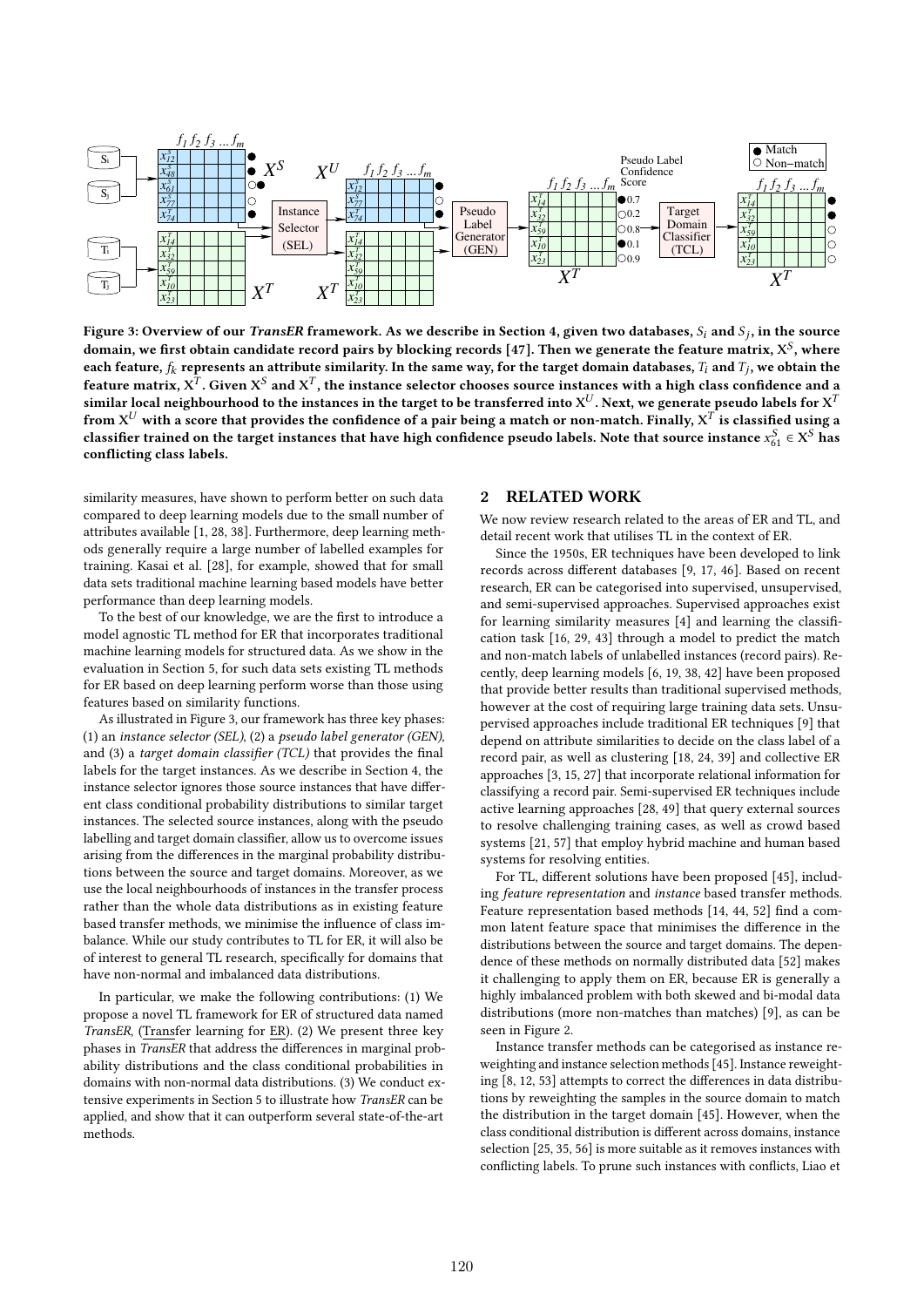al. [35] utilised an active learning method while Jiang et al. [25] pruned instances in a different problem setting to ours where a small amount of target domain labels are available.

Vercruyssen et al. [56] selected instances that have similar local distributions in both source and target domains. While their LocIT method is based on a similar intuition to our work, it is different from ours in several aspects. First, it does not consider the local class label distribution in the source domain when selecting an instance. Second, their method uses a supervised classifier to select instances whereas we employ an unsupervised approach. Third, LocIT employs data distribution properties in the application domain of anomaly detection to select instances, while our framework is independent of such properties.

In the ER literature, only a few studies have focused on TL [7, 26, 28, 37, 41, 54, 58]. Explicitly focused on multi-source similarity learning in the record pair comparison step, Negahban et al. [41] incorporated TL to share learned structures between scoring problems. Zhao et al. [58], Chen et al. [7], Loster et al. [37], and Jin et al. [26] employed deep learning based TL models for ER to learn transferable attribute specific similarity functions for the record comparison step, and then used deep learning models in the classification step. These deep learning models have been shown to be better suited for long textual and unstructured data [1, 38] since the distributed feature representations used by these methods are most suitable to represent such textual data.

In the context of structured data, such as personal data [11], deep learning models, however, seem to perform worse than traditional machine learning methods that are based on features calculated on similarity measures, and when the available training data sets are small [1, 28]. Therefore, Kasai et al. [28] have proposed an active learning framework on top of deep transfer models to enhance the results for structured data. Although their method provided promising results, the proposed solution required manually labelled data in the target domain for the active learning step. Thirumuruganathan et al. [54] learned a transferable model using distributed feature representations for ER, where the authors have only provided results when partially labelled data are available in the source domain. However, as we show in our evaluation in Section 5, when the source domain is fully labelled, their method can result in poor performance.

To the best of our knowledge, all TL models proposed for ER are addressing the homogeneous scenario. For example, Loster et al. [37] perform a one-to-one mapping of attributes from source to target, while Zhao et al. [58] utilise pre-trained models of the same attribute type for transferring. In ER, researchers are interested in the homogeneous TL scenario because different attributes can have different contributions towards the match and non-match classifications in the source and target domains. The applicability of heterogeneous TL for ER has been questioned by Jin et al. [26].

# 3 PROBLEM DEFINITION

Let R be a set of records from a single or two databases, that we aim to link, and  $B \subset R \times R$  a subset of candidate record pairs obtained from blocking or indexing [9, 47] to avoid the quadratic record pair comparison space corresponding to all pairs in  $R \times R$ . Each record  $r \in \mathbb{R}$  contains values,  $v_a$ , for a set of attributes,  $a \in \mathbb{A}$ , that provide information such as the name, address, and age of a person; or the author names, venue, and title for a publication.

Each candidate record pair  $(r_i, r_j) \in B$  is represented by an *m*-dimensional feature vector  $x_{ij} \in \mathbb{R}^m$ . A feature,  $f_q$ , with

 $1 \leq q \leq m$ , represents the similarities calculated by comparing the values of an attribute,  $a_q \in A$ . A feature value is calculated as  $x_{ij}[q] = \frac{sim_a(r_i.v_{a_q}, r_j.v_{a_q})}{sim_a}$  where  $sim_a()$  is a similarity function appropriate to the type of values in  $a<sub>q</sub>$ , such as the Jaro-Winkler similarity for names [9]. Let  $X \in \mathbb{R}^{n \times m}$  be the feature matrix generated by all feature vectors of candidate record pairs, such that  $X = \{x_{ij} : \forall (r_i, r_j) \in B\}$  and  $n = |B|$  is the number of record pairs. Moreover, let  $Y \in \mathbb{R}^n$  be the vector of class labels of each record pair, such that  $Y = \{y_{ij} : \forall (r_i, r_j) \in B\}$  with  $|Y| = n$ and  $y_{ij} \in \{1,0\}$ , where 1 and 0 represent a match and a non-match, respectively.

For the purpose of defining the problem of TL for ER, we first define a domain and a task [45]. A domain  $D$  consists of a feature space  $X$  of all record pairs and a marginal probability distribution  $P(X)$ , where  $X \in \mathcal{X}$  is the feature matrix in a particular domain. A task  $\mathcal T$  consists of a label space  $\mathcal Y$ , with  $Y \in \mathcal Y$ , and a predictive function  $C$  that classifies instances and maps them to the corresponding class label. Following [45], the predictive function  $C$  can be rephrased as the class conditional probability distribution  $\mathcal{P}(Y|X)$  between the class labels and feature vectors from a probabilistic point of view. Following [45], let  $\mathcal{D}^S$  and  $\mathcal{T}^S$ be the source domain and task where  $\mathcal{D}^S = \{X^S, \mathcal{P}(\mathbf{X}^S)\}\$  and  $\mathcal{T}^S = \{ \mathcal{Y}^S, \mathcal{P}(\text{Y}^S|\text{X}^S) \}$ . Similarly, the target domain and task are  $\mathcal{D}^T = \{X^T, \mathcal{P}(X^T)\}\$  and  $\mathcal{T}^T = \{Y^T, \mathcal{P}(Y^T|X^T)\}\$ , respectively. Note that we use superscripts for defining the domain ('S' for source and 'T' for target) and subscripts for indexing of feature vectors and records.

Generally, in TL, the source and target databases can differ either with different domains,  $\mathcal{D}^{S} \neq \mathcal{D}^{T}$ , or with different tasks,  $\mathcal{T}^S \neq \mathcal{T}^T$  [45]. The condition  $\mathcal{D}^S \neq \mathcal{D}^T$  stands for either  $X^S \neq X^T$  or  $\mathcal{P}(X^S) \neq \mathcal{P}(X^T)$ . In this paper, we consider the homogeneous case where the source and target domains have the same feature space  $X^S = X^T$ . This means the same similarity functions  $\sinh_a()$  are used on attributes  $a \in A$  that contain the same type of information in both  $\mathcal{D}^S$  and  $\mathcal{D}^T$ . However, as the data is drawn from two different domains we have  $\mathcal{P}(\mathbf{X}^S) \neq \mathcal{P}(\mathbf{X}^T)$ , which is referred to as the difference in *mar*ginal probability distributions [45].

Similarly, the condition  $\mathcal{T}^S \neq \mathcal{T}^T$  stands for either  $\mathcal{Y}^S \neq \mathcal{Y}^T$ or  $\mathcal{P}(Y^{S} | X^{S}) \neq \mathcal{P}(Y^{T} | X^{T})$ . In terms of the task, all ER problems have the same label space of matches and non-matches,  $J^S = J^T$ , with  $|J^S| = |J^T| = 2$ . However, as the same feature vector can have different labels in the two domains we have  $\mathcal{P}(Y^S|X^S) \neq \mathcal{P}(Y^T|X^T)$ , which is referred to as the difference in class conditional distributions [45] and can be seen in Table 1 (the Ambiguous columns). We now formally define the problem of TL in the ER setting.

Definition 3.1. Transfer learning for entity resolution: Consider we have a source domain  $\mathcal{D}^S$  and a task  $\mathcal{T}^S$  with the feature matrix of records pairs  $X^S = \{x_{ij}^S : \forall (r_i, r_j) \in B^S\}$  and their corresponding match and non-match labels  $Y^S = \{y_{ij}^S\}$  $\forall (r_i, r_j) \in \mathbf{B}^S$ , and a target domain  $\mathcal{D}^T$  with the target feature matrix  $X^T = \{x_{ij}^T : \forall (r_i, r_j) \in \mathbf{B}^T\}$ . We assume both the source and target domains have the same feature space  $X^S = X^T$  and the same label space  $\mathcal{Y}^S = \mathcal{Y}^T$ , but they can have different marginal probability distributions,  $\mathcal{P}(X^S) \neq \mathcal{P}(X^T)$ , and different class conditional distributions,  $\mathcal{P}(Y^{S}|X^{S}) \neq \mathcal{P}(Y^{T}|X^{T})$ . The transfer learning problem for entity resolution is to predict the match and non-match labels for the record pairs in the target domain  $\mathbf{Y}^T = \{y_{ij}^T : \forall (r_i, r_j) \in \mathbf{B}^T\}$  using  $\mathcal{D}^S, \mathcal{T}^S$  and  $\mathcal{D}^T$ .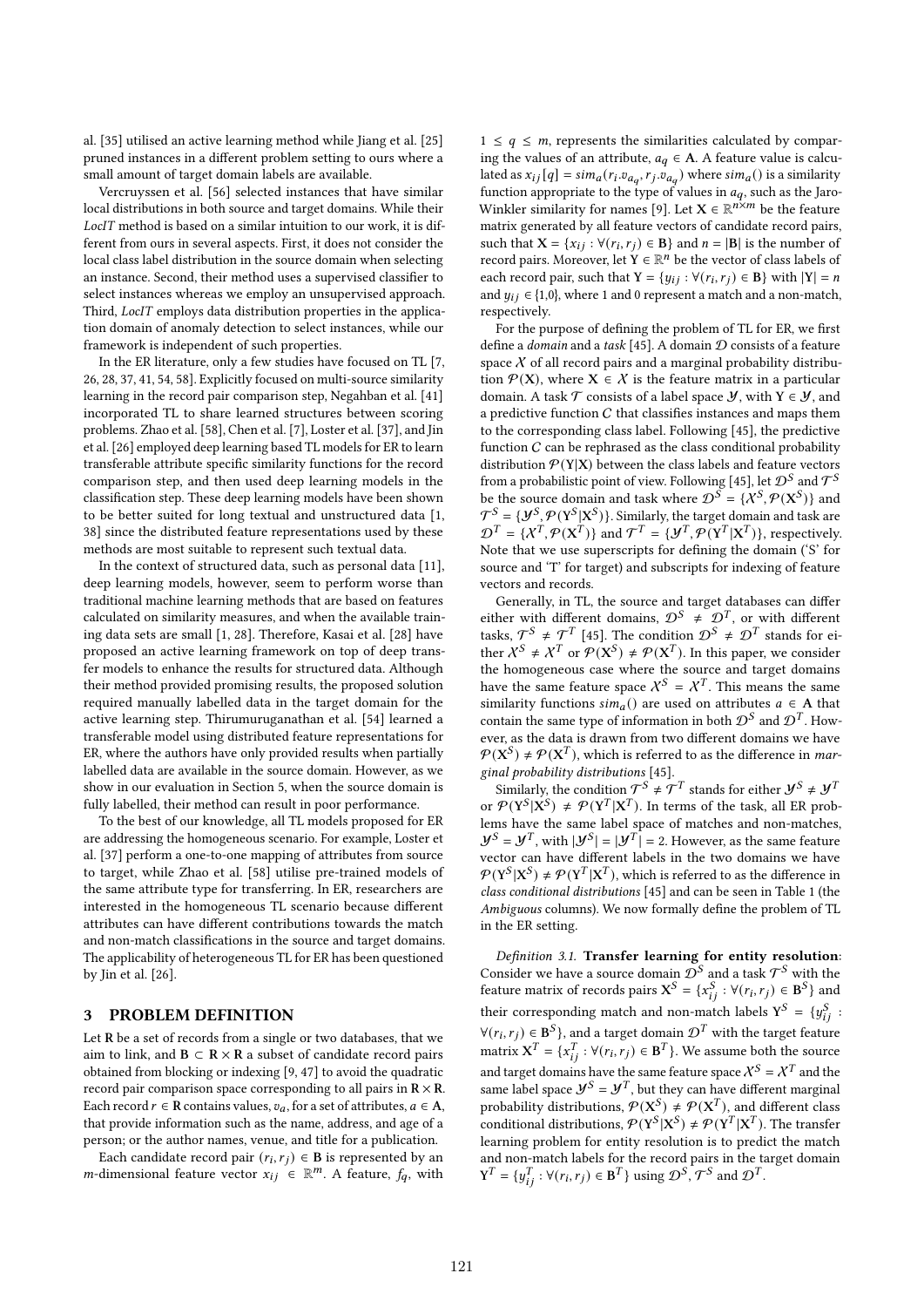Algorithm 1: TransER Input:  $\overline{X}^S$ : Feature matrix of source domain  $-Y^S$ Labels of source domain -  $X^T$ : : Feature matrix of target domain -  $C$ : Classification method<br>-  $k$ : Neighbourhood size Neighbourhood size  $-b$ : Class imbalance ratio  $-t_c$ : Threshold for instance confidence similarity  $-t_{l}$ : : Threshold for instance structural similarity -  $t_p$ : Threshold for pseudo label confidence<br>-  $\mathbf{Y}^T$ : Labels of target domain instances Output Labels of target domain instances // Phase (i): Instance Selector (SEL) 1:  $X^U = \{\}$  $U = \{\}$  // Initialise  $X^U$  to hold transferred instances 2: for  $x^S \in X$ // Iterate over source instances 3:  $N_x^S = GetNeighbourhood(x^S, k, X^S)$ ) // In source domain 4:  $N_x^{\hat{T}} = GetNeighbourhood(x^S, k, X)$  ) // In target domain 5:  $\sin c = GetInstanceConfidenceSimilarity(x^S, N_x^S)$ 6:  $\sinh_l = \text{GetInstanceStructural Similarity}(x^S, N_x^S, N_x^T)$ 7: if  $\sin c \geq t_c$  and  $\sin t \geq t_l$  then: 8:  $X^U = X^U \cup \{x^S\}$ } // Add  $x^S$  to the set of transferred instances 9:  $Y^U = GetLabels(X^U, Y^S)$ ) // Get labels of transferred instances // Phase (ii): Pseudo Label Generator (GEN) 10:  $C^U = TrainClassifier(C, X^U, Y^U)$  // Train on transferred instances 11:  $Y^P, Z^P = C^U$ . predict(X ) // Predict pseudo label confidence score // Phase (iii): Target Domain Classifier (TCL)  $12:$  $\mathbf{X}^V = \{\}$  // Initialise to hold instances with high pseudo label confidence 13: **for**  $x^T \in X^T$  **do:** // Iterate to find target instances with high confidence 14:  $x^T = GetPseudoLabelConfigidenceScore(x^T, \mathbf{Z}^P)$ 15: if  $z^T \ge t_p$  then: 16:  $X^V = X^V \cup \{x$  $\left\{ T \right\}$  // Add  $x^T$  to the set of candidate target instances 17:  $Y^V = GetLabels(X^V, Y^P)$  // Get pseudo labels of candidate instances 18:  $X_b^V, Y_b^V = GetBalancedData(X^V, \hat{Y}^V, b)$ 19:  $C^{V} = TrainClassifier(C, X_{b}^{V}, Y_{b}^{V})$ ) // Train on balanced instances 20:  $Y^T = C^V$ . predict(X) ) // Predict all final target labels 21: return  $Y^T$ 

# 4 INSTANCE BASED TRANSFER LEARNING

We now describe our framework TransER that employs instance based TL for ER on homogeneous and structured data. As discussed in Section 1 and illustrated in Figure 1, the ER process includes the steps of blocking, record pair comparison, classification, and evaluation [9]. For all steps in this process, we use standard techniques as for example discussed in [9, 17, 46].

We contribute to the classification step to reduce the labelling costs for supervised learning approaches by reusing already labelled data available in a semantically related domain. We classify record pairs as matches or non-matches utilising traditional machine learning methods and features calculated using similarity measures [9]. We prefer traditional machine learning models over deep learning approaches because the former seem to provide competing or better results and higher efficiency for structured data, as shown by Mudgal et al. [38] and validated in our experiments in Section 5.

TransER consists of three key phases as illustrated in Figure 3: instance selector (SEL), pseudo label generator (GEN), and target domain classifier (TCL). Algorithm 1 details the phases of our framework, which we now describe in detail. Our framework can be applied for both resolving entities within a single or between two databases because all we require are the similarities calculated between records (in the form of the two feature matrices  $X^S$  and  $X^T$ ) and the labels in the source domain,  $Y^S$ .



Figure 4: Source and target instances in a 2D feature space. In this example  $k = 7$  and the instance  $x^S$  is a true match in the source, where  $N_x^S$  and  $N_x^T$  are the neighbourhoods of  $x^S$  in the source and target domains, respectively (notice how  $N_x^T$  are the 7 closest target instances in  $X^T$  to  $x^S$ ). In the source domain (blue instances) the nearest neighbours of  $x^S$  consist of 4 matches and 3 non-matches. Therefore, based on Equation (1),  $\text{sim}_c(x^S) = 4/7$ . To calculate  $\text{sim}_l(x^S)$ using Equation (2), the distance between  $N_x^S$  and  $N_x^T$  should be calculated, as indicated by the dashed line.

### 4.1 Instance Selector (SEL)

If a source instance  $x^S \in X^S$  has a different class label in the target domain, it contributes to the class conditional distribution difference we discussed in Section 3. As a solution to this problem, in the instance selector phase our aim is to select source instances that have the same representation (have the same class label) in the target domain. However, as we do not have any class labels in the target domain, we make two intuitive assumptions.

The first is based on the smoothness assumption in semi-supervised learning which states that if two instances are close, their class labels are likely the same [55]. For a given source instance, we assume it has a similar representation in the target domain only if the source instance has a high class label confidence based on its neighbouring instances also having the same class label. This is an important assumption for ER, because ER data sets consist of feature vectors that can have conflicting labels even within the same domain, as we illustrated in Table 1.

Second, inspired by the *LocIT* method [56], we assume that an instance has a similar representation in both the source and target domains if the local structure (neighbouring feature vectors) of the marginal distributions around the instance are similar in both domains. The use of local structures becomes beneficial in the context of ER due to the bi-modal data distributions generally seen in ER data sets (as shown in Figure 2) which can make it difficult to apply most existing statistical models for feature transformation on the full data distributions [44, 52].

Let  $k$  be the neighbourhood size of an instance as its  $k$  closest neighbours. In order to characterise the class confidence and local structure of an instance  $x^S \in X^S$ , we first define the *local source* distribution of an instance as the neighbourhood  $N_x^S$  of  $x^S$  in  $X^S$ limited to its  $k$  nearest neighbours. Similarly, we define the local target distribution as the neighbourhood  $N_x^T$  of  $x^S$  in  $X^T$  limited to its k nearest neighbours in  $X^T$ . We have  $|N_x^S| = |N_x^T| = k$ .

As illustrated in Figure 4 and based on the two assumptions stated above, we now propose two similarity functions to characterise an instance for transferability.

The first similarity function represents the class label confidence of an instance. If  $|\{x_\alpha : x_\alpha \in \mathbb{N}_x^S \wedge y_\alpha = y^S\}|$  is the number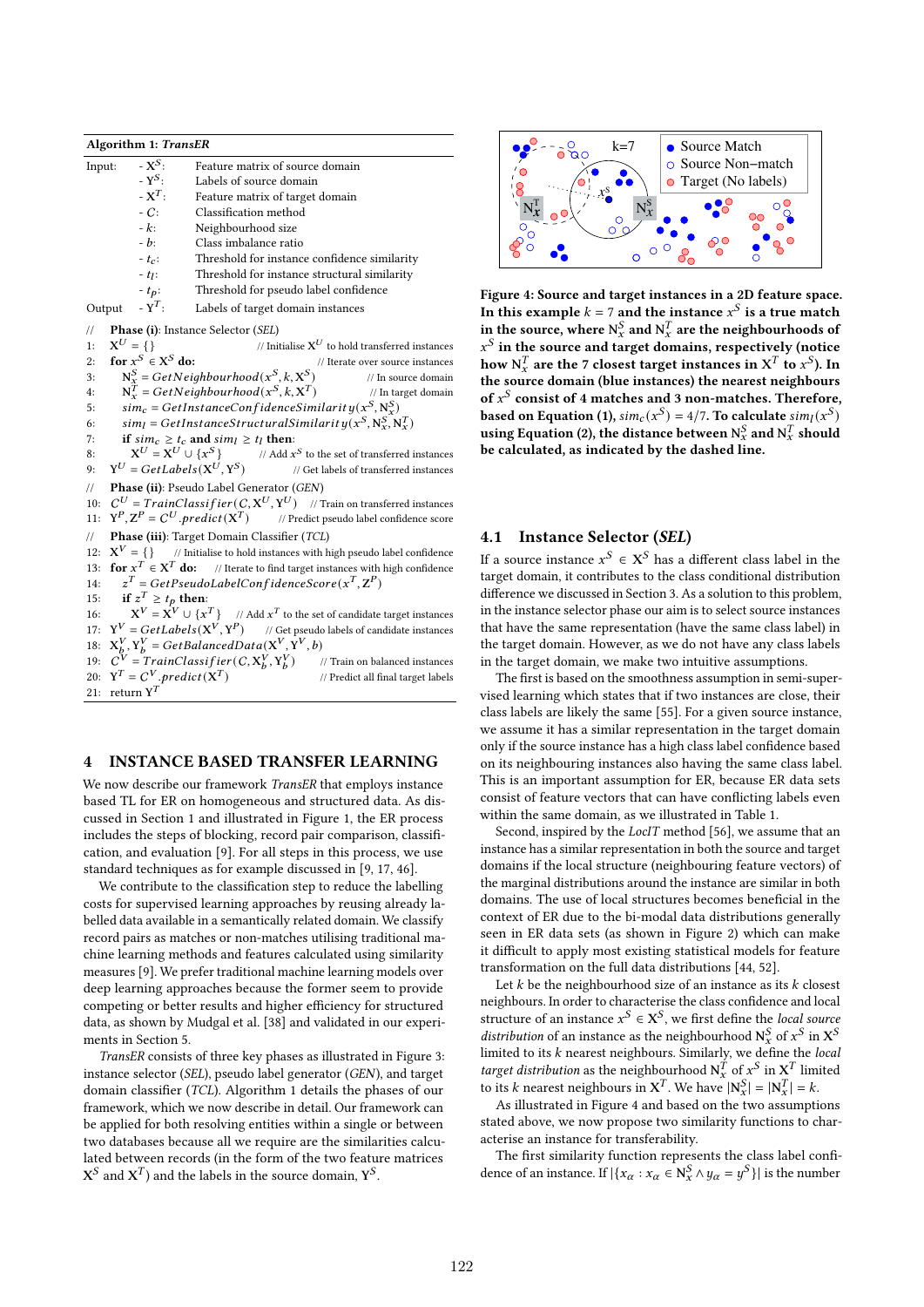

Figure 5: Behaviour of exponential decay functions.

of neighbours in  $\mathbf{N}^S_{\mathbf{x}}$  with the same class label as the source instance  $x^S$ , then we characterise the class confidence of  $x^S$  as follows:

$$
sim_c(x^S) = |\{x_{\alpha} : x_{\alpha} \in \mathbb{N}_x^S \land y_{\alpha} = y^S\}| / k, \tag{1}
$$

Based on our second assumption for  $x^S$  to be transferable, the distribution of  $N_x^S$  should be similar to  $N_x^T$ . To measure this structural similarity of an instance, we utilise the location distance used in LocIT [56], which considers the L2-norm difference between the centroids of the two neighbourhood sets  $N_x^S$  and  $N_x^T$ as the location distance. To normalise this distance, we divide as the location distance. To hormalise this distance, we divide<br>it by the maximum possible distance which is  $\sqrt{m}$  because all our features are between  $0$  and  $1$ , and where  $m$  is the number of features in the feature space.

Since we divide by the maximum possible distance, our normalised distance is more biased towards lower values. We therefore use an exponential decay function to convert this normalised distance value into a similarity score. Based on a set of initial experiments, we found that using  $e^{-5(\cdot)}$  as the decay function provided us with values that are in the desired 0 and 1 interval, as illustrated in Figure 5. We define our second similarity function as follows:

$$
sim_{l}(x^{S}) = e^{-5\left(\left\|\frac{1}{k}\left(\sum_{x_{\alpha}\in\mathbb{N}_{x}^{S}}x_{\alpha}-\sum_{x_{\beta}\in\mathbb{N}_{x}^{T}}x_{\beta}\right)\right\|_{2}\right/\sqrt{m}\right)}.
$$
 (2)

If both the class confidence similarity and the structural similarity of a source instance  $x^S$  are at least the two thresholds,  $t_c$ and  $t_l$ , as set by the user (i.e.  $\text{sim}_c(x^S) \ge t_c$  and  $\text{sim}_l(x^S) \ge t_l$ ), then we consider  $x^S$  as a transferable instance.

Using  $sim_c()$  and  $sim_l()$ , lines 1 to 9 in Algorithm 1 detail how we select source instances to transfer in the SEL phase. In line 1 we first initialise  $X^U$  as an empty set that we use to hold the instances selected for transferring. Then, in lines 2 to 8, the algorithm iterates through each source instance  $x^S \in X^S$ , obtains its source and target neighbourhoods  $N_x^S$  and  $N_x^T$ , and then calculates  $sim_c$  and  $sim_l$  as per Equations (1) and (2). If  $sim_c$ is at least the threshold  $t_c$  and  $\sin\eta$  is at least the threshold  $t_l$ , then we select  $x^S$  to be transferred and add it to  $X^U$ . Finally, we obtain the labels of the selected instances as  $Y^U$  in line 9 using  $\mathbf{X}^U$  and  $\mathbf{Y}^S$ . In Section 5.3 we discuss how selecting these thresholds affects our TL framework.

The time complexity of the nearest neighbour generation depends on the method employed. Assuming we use the KD tree algorithm [2], obtaining nearest neighbours for source and target has a time complexity of  $O(m \cdot |X^S| \cdot \log(|X^S|) + m \cdot |X^T|$ .  $\log (|\mathbf{X}^{T}|)$ ) where *m* is the number of features. As nearest neighbour querying has a complexity of  $O(log(|X|))$  [2], the *SEL* phase has a time complexity of  $O(|X^S| \log (|X^S|)) + O(|X^S| \log (|X^T|)).$ 

# 4.2 Pseudo Label Generator (GEN)

After selecting instances for transferring, we have  $\mathbf{X}^U$  containing all instances that have a similar class conditional distribution to the target domain as per our assumptions. If we use  $\mathbf{X}^U$  to predict the labels of  $X^T$ , then we might not capture the marginal probability distribution in  $\mathcal{D}^{T}$ . Therefore, in this phase we generate pseudo labels for the target instances  $x^T \in \mathbf{X}^T$ . Then, in the next phase, we use these pseudo labels to train a classifier on the target domain itself. This way we can incorporate the marginal probability distribution of  $\mathcal{D}^{\mathcal{T}}$  into the classification.

To generate such pseudo labels, we first train a classifier C on the selected instances,  $X^U$ , and their labels,  $Y^U$ , in line 10 of Algorithm 1. We assume the classifier returns the probability of the predicted label for each instance that indicates the likelihood for an instance to belong to the predicted class. We use these probabilities as the pseudo label confidence score to select candidate target instances to train the final classifier. Therefore, we apply the trained classifier  $C^U$  on  $X^T$  to predict the pseudo labels  $Y^{\hat{P}}$  along with a confidence score for each label  $Z^{\hat{P}}$  in line 11 of the algorithm.

Assuming the worst case time complexity of the classifier, C, is  $O(\Phi(\cdot))$ , the time complexity of this second phase is  $O(\Phi(|\mathbf{X}^{U}|))$ .

# 4.3 Target Domain Classifier (TCL)

Now we have pseudo labels  $Y^P$  generated for each target instance  $x^T \in X^T$  along with their confidence score  $Z^P$ . In this final phase, we aim to choose target instances that have a high confidence score of their pseudo labels and use them to train a classifier on the target. This process addresses two challenges we discussed in Section 1. First, we address the issue of the differences in marginal probability distributions because we use pseudo labels and train the final classifier on the target domain itself.

Second, we address the problem of class imbalance by balancing the classes of pseudo labels in the target domain. In ER data sets, most often the number of non-matches is much larger (sometimes in magnitudes) than the number of matches [9]. As we do not have labels for any instances in the target domain, the blocked record pairs are also prone to this class imbalance. Therefore, as a solution, we balance the target instances in  $X^T$ . For this, we use the pseudo labels obtained from the previous phase and under-sample the non-match instances such that the ratio between matches and non-matches is at a predefined class imbalance ratio  $b$ . We set  $b$  based on a value commonly used in the ER literature [29, 38, 54], as we further discuss in Section 5.

In Algorithm 1, line 12 initialises  $X^V$  to an empty set to hold the candidate instances that have a high pseudo label confidence score. Then in lines 12 to 16, we iterate through each target instance  $x^T \in X^T$ . If the confidence score of an instance's pseudo label  $z^T$  is greater than a predefined threshold  $t_p$ , then we select the instance and add it to  $X^V$ . We then obtain the corresponding labels of the selected candidate instances in line 17. We under-sample non-matches to obtain a ratio  $b$  of non-matches to matches in line 18, and get  $X_b^V$  and  $Y_b^V$ . Finally, in lines 19 and 20, we train a classifier,  $C^V$ , on the balanced sample with pseudo labels and apply it on the target data set  $X^T$  to obtain the final target instance labels,  $Y^T$ .

Assuming the worst case time complexity of the classifier,  $C$ , is  $O(\Phi(\cdot))$ , the time complexity of this phase is  $O(|X^T| + \Phi(|X_b^V|))$ .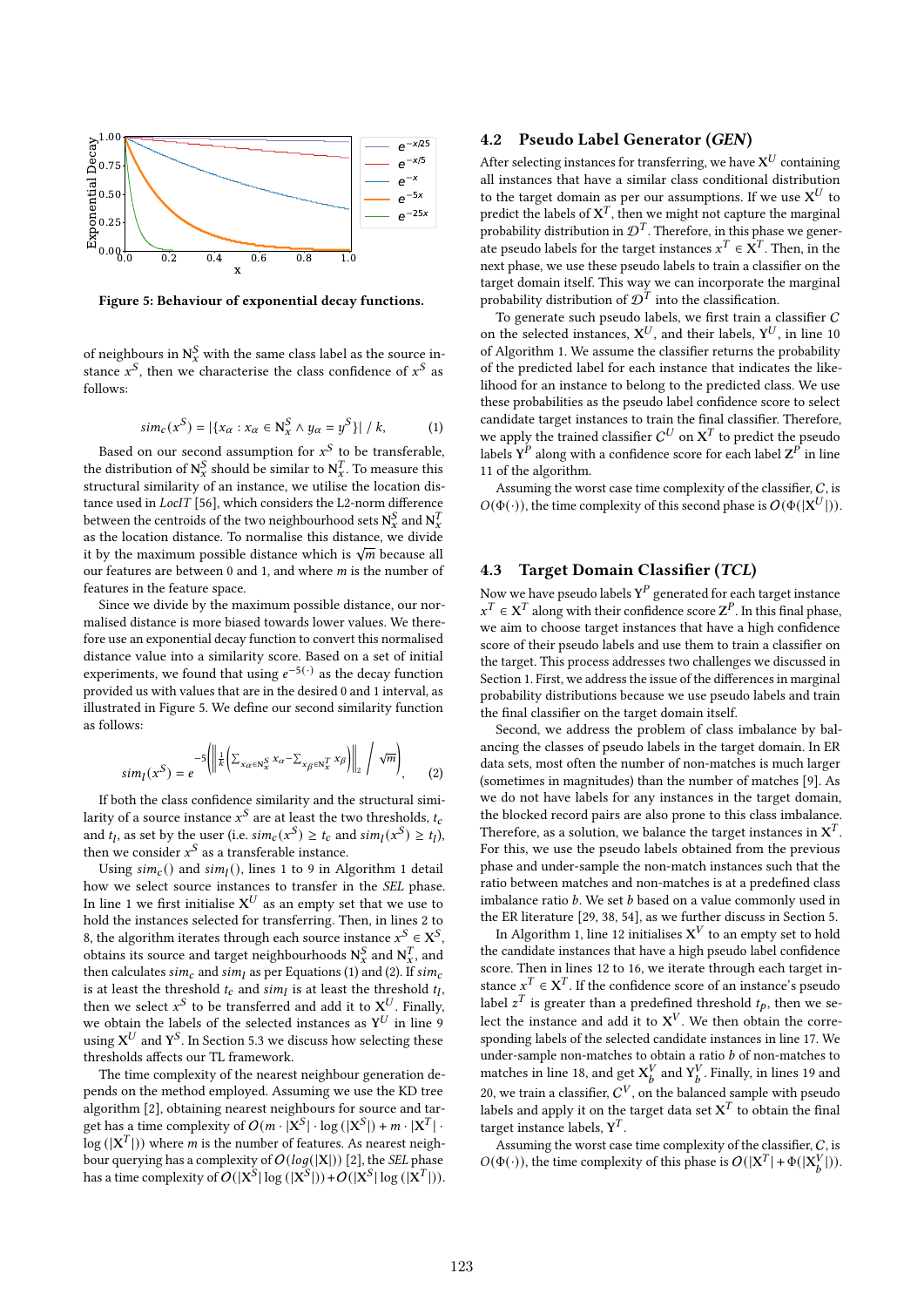### 5 EXPERIMENTAL EVALUATION

We conduct an extensive set of experiments to address the following questions: (1) How does TransER perform compared to other state-of-the-art TL methods, both generic methods as well as those specifically aimed at ER? (2) How does the percentage of existing labelled source instances affect linkage quality? (3) How do the different parameters of TransER affect linkage quality? (4) How does each key component in TransER affect linkage quality?

### 5.1 Experimental Setup

5.1.1 Settings. For the blocking step, we employ a locality sensitive hashing based technique that maps records with similar attribute pairs to the same minhash value to group potential matches [47]. In the record pair comparison step we then employ similarity functions such as the Jaro-Winkler similarity for names and the Jaccard similarity for other textual strings [9] to compare attribute values between records. Then, we use the two feature matrices,  $\mathbf{X}^{S}$  and  $\mathbf{X}^{T}$ , generated after the record comparison step. After transferring is conducted, we use a set of classifiers [48] including a support vector machine, a random forest, a logistic regression, and a decision tree, for classification, and we average their linkage quality results.

We implemented TransER and all baselines (using the transfertools $^1$  and deep matcher $^2$  libraries provided by [38, 56]) in Python 3.6 and using Sklearn 0.21 [48]. All experiments were conducted on a server running Ubuntu 18.04 with 64-bit Intel Xeon 2.10 GHz CPUs, and 512 GBytes of memory. We restricted the memory consumption of each experiment to 200 GBytes of main memory, and set the maximum runtime of an experiment to 72 hours. The code and feature matrices are available in an online repository<sup>3</sup>.

We set the default TransER parameter values used for all experiments as  $t_c = 0.9$ ,  $t_l = 0.9$ ,  $t_p = 0.99$ , and  $k = 7$  based on the parameter sensitivity analysis we conduct in Section 5.3, where we set the class imbalance  $b$  to have a match to non-match ratio of 1 : 3 based on the ratios used in existing ER frameworks [29, 38, 54].

5.1.2 Data sets. We evaluate our framework on seven data sets from different domains, as detailed in Table 1. These include publicly available data sets [13, 34] from the bibliographic (ACM, DBLP, and Scholar [13]) and music (Million Songs (MSD) [13] and Musicbrainz (MB) [34]) domains, as well as proprietary data sets from the demographic domain, where for these data sets the goal is to link person records across birth, marriage, and death certificates [10, 39, 50]. To evaluate TransER and show the generalisability of our framework, we selected data sets with different characteristics, different sizes, and different levels of difficulty to match records.

Given DBLP-ACM consists of links between two well-structured data sets, it can be considered as a simple scenario to resolve [32]. However, DBLP-Scholar is more challenging because publications in Scholar have various data quality problems, such as misspellings and different representations of authors and venues [32]. These bibliographic data sets are fairly small generating only a few thousand feature vectors, as can be seen in Table 1. We therefore also used the music data sets that have resulted in more feature vectors.

The demographic data sets consist of two data sets from Scotland [50], one from the remote Isle of Skye (IOS) and the other from the town of Kilmarnock (KIL). Both contain civil certificates (birth, marriage, and death) of their population over the period from 1860 to 1901. Demographers with expertise in linking such data have curated and manually linked certain types of relationships in these data sets, such as  $Bp$ - $Bp$  (links between birth parents across two birth certificates) and Bp-Dp (birth parents linked to death parents), and we use those in our experiments. These data sets are much larger compared to the music and bibliographic data sets, and are challenging to resolve as they contain many data quality problems such as spelling errors and variations [50].

We paired data sets as shown in Table 1 based on the existence of common feature spaces. We show a source and target data set pair as "source  $\rightarrow$  target" for the remainder of this section.

5.1.3 Baselines. As baselines we selected a set of methods that cover a wide range of related work, including TL models specifically for ER, as well as TL models that address the key challenges of different marginal probability distributions, different class conditional distributions, and class imbalance, as we discussed in Section 2.

- Naive is a baseline that blindly applies a classifier trained on the source domain,  $\mathcal{D}^S$ , to the target domain,  $\mathcal{D}^T$  (this means no TL is conducted). This is similar to state-of-theart baselines such as Magellan [29] and Tamer [51], where we can generate features based on similarity metrics and then we can choose a classifier such as a random forest, SVM, or logistic regression for the classification of record pairs.
- DTAL<sup>∗</sup> is a variant of the method proposed by Kasai et al. [28] which has achieved high performance with deep transfer models for ER in low resource settings. In their original proposal, the authors used both TL and active learning to improve results. Since the active learning approach requires labelled data on the target domain, for a fair comparison we consider DTAL<sup>∗</sup> without including the active learning aspect. Transferring is conducted by introducing a gradient reversal layer to a deep learning model. In our experiments, this method is a representative of deep TL models for ER.
- DR is a baseline proposed by Thirumuruganathan et al. [54] that uses deep learning with FastText [5] embeddings for feature representation and traditional machine learning models for classification. We average the results of a SVM, a random forest, a logistic regression, and a decision tree classifier. Transferring is conducted using instance weighting methods.
- LocIT<sup>∗</sup> is a variant of the TL method proposed by Vercruyssen et al. [56]. The original LocIT method has two parts, where in the first it selects instances for transferring and in the second it performs anomaly detection. In our context, we only employed LocIT<sup>\*</sup> for the instance selection part and then train an ER classifier on the selected instances. This baseline is the closest to TransER as it also uses the local structure of marginal distributions around the instances for instance selection. Therefore, this method is a representative of instance selection transfer models in our experiments.
- TCA [44] and Coral [52] are two state-of-the-art feature based TL baselines that transform the source and target

<sup>1</sup>https://github.com/Vincent-Vercruyssen/transfertools

<sup>2</sup>https://github.com/anhaidgroup/deepmatcher

<sup>3</sup>https://github.com/nishadi/TransER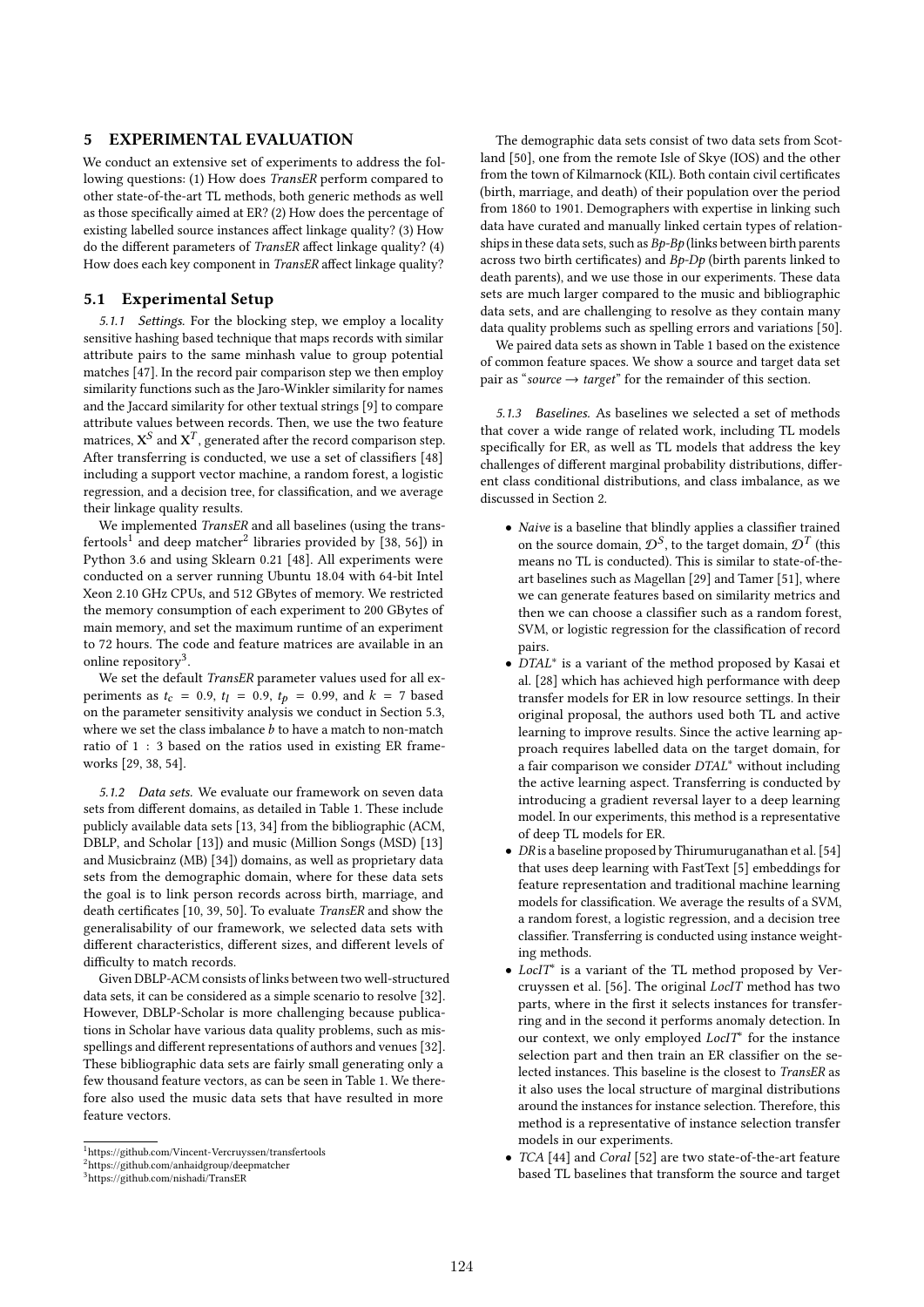domains into a common subspace. Even though both methods have been successfully used for general TL, in our evaluation we show why they are not suitable methods for ER.

As we discussed in Section 2, existing deep learning methods for ER [7, 26, 28, 37, 58] are based on the embedding of attribute values into high-dimensional vectors followed by learning of similarity scores based on these embeddings. In the survey by Barlaug and Gulla [1], DTAL [28] showed comparative and even better results compared to most other deep learning methods evaluated on public benchmark data provided by Mudgal et al. [38]. We therefore use DTAL as a state-of-the-art approach to represent the class of deep learning TL methods. Furthermore, deep learning methods such as Auto-EM [58] are highly dependent on large knowledge bases and they do not work on small data sets [28] such as the ones we use with TransER. If we were to run methods such as Auto-EM on such small data sets, their architecture would deviate significantly from their original proposal [58].

5.1.4 Linkage Quality Evaluation Measures. To assess the linkage quality of TransER and the baselines, we compare four evaluation measures: precision  $(P)$ , recall  $(R)$ , the F1-measure, and the  $F^*$ -measure [23]. To describe what each evaluation measure represents, we consider  $TP$ ,  $FP$ , and  $FN$  as the number of true matches, false matches, and false non-matches, respectively [9]. Precision is the number of true matches against the total number of matches generated by a particular method,  $P = TP/(TP + FP)$ ; and recall is the number of true matches against the total number of matches in the linked ground truth data,  $R = TP/(TP + FN)$  [22].

To facilitate a comparison of results, it is best to use a single number measure that captures aspects of both precision and recall [9, 23]. Recent research has found that the F1-measure is not suitable for measuring ER quality [22] because the relative importance given to precision and recall in this measure depends on the number of predicted matches. We therefore use the alternative, more interpretable,  $F^*$ -measure [23] calculated as  $F^* = TP/(TP + FP + FN)$ . The  $F^*$  measure corresponds to the number of true matches against the number of matches which are either misclassified or are correctly classified true matches. We also show the F1-measure to facilitate comparisons with other published results.

#### 5.2 TransER Performance

We now compare the performance of TransER with the aforementioned baselines with respect to linkage quality and runtime. We then show how scalable the TransER framework is with regard to the percentage of labels available in the source domain.

5.2.1 Linkage Quality Comparison. Table 2 provides the precision, recall,  $F^*$ , and F1 results of TransER and of the baselines evaluated. Based on the average results (lower part of the table), we can see that TransER outperforms all baselines while most of the state-of-the-art TL methods are not able to consistently outperform the Naive baseline.

It is important to discuss the reason behind poor ER quality results of the TL baselines in comparison to the Naive baseline. As we discussed in Section 1, we are the first to utilise traditional machine learning models with similarity measure based feature representations in the context of TL for ER. Therefore, our Naive baseline is also based on those traditional machine learning models. Existing deep learning models for ER work better for long textual data and they seem to be less successful with

structured data [38]. This is the reason for the poor performance of deep transfer ER baselines such as DTAL<sup>∗</sup> . Although LocIT<sup>∗</sup> employs a similar instance selection model as TransER, it also cannot outperform the Naive baseline because LocIT<sup>∗</sup> is optimised for anomaly detection. We can also see that TCA outperforms the Naive baseline only on the simple and small DBLP-ACM  $\rightarrow$ DBLP-Scholar data set pair. Both TCA and Coral perform feature representation based TL and therefore are dependent on normally distributed data, whereas ER generally has bi-modal and skewed data distributions. This results in a poor performance of these baselines.

TransER outperforms the Naive baseline on all of the data set pairs (except for DBLP-Scholar  $\rightarrow$  DBLP-ACM) with an average improvement of 10% of  $F^*$  and 9% of F1. It is important to note that the recall is improved for up-to 50% because TransER addresses the issues of differences in marginal probability distributions and conditional probability distributions. However, we can see that TransER and the Naive baseline have competing results for DBLP-Scholar → DBLP-ACM because DBLP-ACM is a fairly small and simple data set to resolve [32]. From Table 1 we can also see that the DBLP-Scholar data set has well separated match and nonmatch feature vectors with only 0.2% ambiguous feature vectors. Therefore, the Naive baseline itself can achieve good results for this scenario, and the instance selection we use in TransER has a only little impact. Other than with this data set pair, for all other (more challenging) pairs a significant improvement in the results for TransER can be seen, with up-to 36% for  $F^*$  and 41% for the F1-measure.

DTAL<sup>\*</sup> is a representative of deep TL models proposed for ER. We report results of only the small and middle sized data sets due to the very long runtimes taken for training these deep learning models for the larger data sets (see Table 3). However, as we can see from Table 2, DTAL<sup>∗</sup> is not achieving acceptable results when compared with both TransER and the Naive baseline. These results align with experiments presented previously [1, 38] for structured data. As pointed out by Mudgal et al. [38], deep learning models seem to be better suited for unstructured textual data consisting of long values that contain multiple words, because these models capture semantic similarities from such textual data.

However, in our work we concentrate on structured data with short strings that can contain typographical errors and spelling variations (as commonly occur with personal data [9]). We can see that deep learning models are less successful in representing such features compared to the (string) similarity based feature representations. Although DTAL<sup>∗</sup> achieves comparative results for simpler scenarios such as DBLP-Scholar → DBLP-ACM, we can see that its results drop drastically for more challenging scenarios such as MSD  $\rightarrow$  MB, with a drop of 44% in F<sup>\*</sup> and 57% in F1.

DR is a baseline that uses deep learning models for feature representation and traditional machine learning for classification. As we can see in Table 2, it is one of the worst performing baselines. This poor performance compared also to the Naive baseline is referred to as negative transfer [54] by the authors. This is because the feature embeddings in DR are directly calculated from existing FastText embeddings and our data sets have many out-of-vocabulary words, such as person names and addresses. We do not have a rich context to approximate these out-of-vocabulary words with the limited number of attribute values in structured data.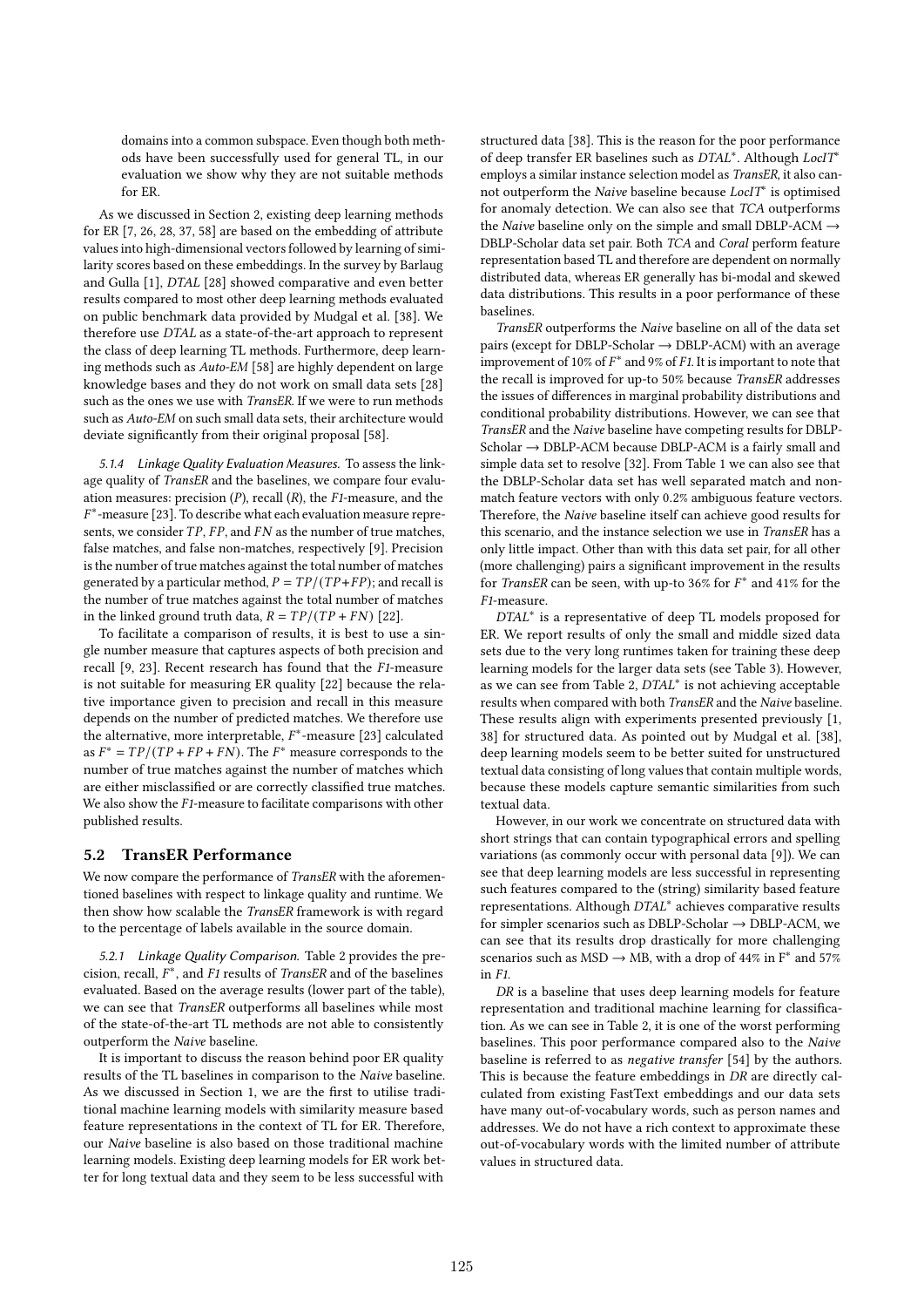Table 2: Precision (P), Recall (R),  $F^*$ , and F1 results of TransER compared to the baselines. The results are presented as averages  $\pm$  standard deviations for the experiments conducted over a set of classifiers, as described in Section 5. 'ME' and 'TE' refer to experiments which exceeded the limitations of 200 GBytes of memory or 72 hours of runtimes, respectively.

| Source        | Target      |                  | TransER                 | Naive             | DTAL* [28]           | DR [54]           | LocIT* $[56]$     | <b>TCA</b> [44]   | Coral [52]        |
|---------------|-------------|------------------|-------------------------|-------------------|----------------------|-------------------|-------------------|-------------------|-------------------|
|               |             | $\cal P$         | $92.78 \pm 5.13$        | $99.02 \pm 0.21$  | $92.74 \pm 3.34$     | $56.30 \pm 2.74$  | $0.00 \pm 0.00$   | $94.08 \pm 6.06$  | $96.30 \pm 2.24$  |
| DBLP-         | DBLP-       | $\cal R$         | $96.90 \pm 1.27$        | $83.41 \pm 2.35$  | $66.18 \pm 10.50$    | $61.37 \pm 2.53$  | $0.00 \pm 0.00$   | $67.65 \pm 22.17$ | $86.72 \pm 11.79$ |
| <b>ACM</b>    | Scholar     | $\mathcal{F}^*$  | $90.02 \pm 4.31$        | $82.73 \pm 2.35$  | $62.64 \pm 9.11$     | $41.45 \pm 0.36$  | $0.00 \pm 0.00$   | $65.89 \pm 22.24$ | $83.60 \pm 10.22$ |
|               |             | F1               | $94.69 \pm 2.46$        | $90.53 \pm 1.40$  | $76.65 \pm 6.77$     | $58.61 \pm 0.37$  | $0.00 \pm 0.00$   | $76.87 \pm 19.26$ | $90.72 \pm 6.29$  |
|               |             | $\boldsymbol{P}$ | $93.76 \pm 1.01$        | $94.26 \pm 1.91$  | $92.00\pm2.44$       | $19.19 \pm 5.23$  | $14.98 \pm 33.52$ | $93.20 \pm 0.74$  | $90.75 \pm 18.16$ |
| DBLP-         | DBLP-       | $\cal R$         | $99.18 \pm 0.43$        | $99.46 \pm 0.39$  | $98.42\,\pm\,0.18$   | $3.84 \pm 1.39$   | $10.45 \pm 27.69$ | $99.26 \pm 0.30$  | $87.33 \pm 25.90$ |
| Scholar       | <b>ACM</b>  | $\mathcal{F}^*$  | $93.03 \pm 0.72$        | $93.77 \pm 1.67$  | $90.67$ $\pm$ $2.52$ | $3.12\pm0.85$     | $9.79 \pm 25.80$  | $92.56 \pm 0.92$  | $84.07 \pm 24.84$ |
|               |             | ${\it F1}$       | $96.39 \pm 0.39$        | $96.78 \pm 0.89$  | $95.09 \pm 1.39$     | $6.05 \pm 1.61$   | $11.35 \pm 27.81$ | $96.13 \pm 0.50$  | $88.07 \pm 24.42$ |
|               |             | $\cal P$         | $73.18 \pm 14.06$       | $84.58 \pm 4.53$  | $23.40 \pm 24.94$    | $43.00 \pm 0.29$  | TE                | <b>ME</b>         | $86.50 \pm 2.54$  |
| <b>MSD</b>    | MB          | $\cal R$         | $62.04 \pm 25.41$       | $12.46 \pm 2.15$  | $3.47 \pm 4.18$      | $40.02 \pm 19.42$ | TE                | ME                | $69.68 \pm 6.95$  |
|               |             | $F^*$            | $47.83\,\pm\,16.11$     | $12.18 \pm 2.07$  | $3.25 \pm 3.92$      | $24.77 \pm 8.10$  | TE                | <b>ME</b>         | $62.81 \pm 6.16$  |
|               |             | F1               | $63.09 \pm 14.91$       | $21.65 \pm 3.28$  | $6.02 \pm 7.18$      | $39.02 \pm 10.47$ | TE                | ME                | $76.98 \pm 4.89$  |
|               |             | $\cal P$         | $92.99 \pm 2.19$        | $90.06 \pm 2.10$  | $34.30 \pm 1.31$     | $21.59 \pm 10.82$ | TE                | <b>ME</b>         | $90.45 \pm 9.18$  |
| $\mathbf{MB}$ | <b>MSD</b>  | $\cal R$         | $97.15 \pm 2.79$        | $93.54 \pm 4.07$  | $29.23 \pm 3.41$     | $25.20 \pm 27.81$ | TE                | <b>ME</b>         | $70.23 \pm 18.93$ |
|               |             | $F^*$            | $90.47 \pm 2.46$        | $84.72 \pm 3.19$  | $18.65 \pm 1.31$     | $12.83 \pm 12.42$ | TE                | ME                | $64.53 \pm 17.32$ |
|               |             | F1               | $94.98 \pm 1.38$        | $91.69 \pm 1.90$  | $31.41 \pm 1.88$     | $20.71 \pm 18.49$ | TE                | ME                | $76.93 \pm 14.52$ |
|               |             | $\boldsymbol{P}$ | $95.98\,\pm\,0.30$      | $95.82 \pm 0.38$  | TE                   | $27.93\pm0.90$    | TE                | ME                | $92.24 \pm 4.53$  |
| $IOS-Bp-Dp$   | KIL-Bp-Dp   | $\cal R$         | $96.13 \pm 0.81$        | $95.02 \pm 1.04$  | TE                   | $2.19 \pm 0.98$   | TE                | <b>ME</b>         | $72.52 \pm 17.34$ |
|               |             | $F^*$            | $92.41 \pm 0.53$        | $91.24 \pm 1.17$  | TE                   | $2.05 \pm 0.88$   | TE                | ME                | $68.41 \pm 15.93$ |
|               |             | F1               | $96.05 \pm 0.28$        | $95.42 \pm 0.65$  | TE                   | $4.01 \pm 1.69$   | TE                | ME                | $80.16 \pm 11.50$ |
|               |             | $\boldsymbol{P}$ | $91.97 \pm 1.62$        | $79.35\pm12.91$   | TE                   | $29.09 \pm 1.63$  | TE                | ME                | $77.61 \pm 21.52$ |
| KIL-Bp-Dp     | $IOS-Bp-Dp$ | $\cal R$         | $96.96 \pm 0.41$        | $96.59 \pm 1.49$  | TE                   | $1.66 \pm 0.42$   | TE                | ME                | $88.14 \pm 8.75$  |
|               |             | $F^*$            | $89.39 \pm 1.50$        | $76.97 \pm 11.89$ | TE                   | $1.59 \pm 0.38$   | TE                | <b>ME</b>         | $70.98 \pm 19.68$ |
|               |             | F1               | $94.39 \pm 0.83$        | $86.44 \pm 8.18$  | TE                   | $3.12 \pm 0.74$   | TE                | ME                | $81.20 \pm 15.94$ |
|               |             | $\boldsymbol{P}$ | $80.34\,\pm\,0.25$      | $80.46 \pm 0.25$  | TE                   | $31.67 \pm 1.29$  | TE                | ME                | $77.47 \pm 1.70$  |
| IOS-Bp-Bp     | KIL-Bp-Bp   | $\cal R$         | $97.87 \pm 0.23$        | $96.26 \pm 1.24$  | TE                   | $2.98 \pm 0.75$   | TE                | ME                | $80.40 \pm 9.66$  |
|               |             | $F^*$            | $78.96 \pm 0.37$        | $78.02 \pm 0.92$  | TE                   | $2.78 \pm 0.65$   | TE                | ME                | $65.18 \pm 7.27$  |
|               |             | F1               | $88.25 \pm 0.23$        | $87.65 \pm 0.58$  | TE                   | $5.41 \pm 1.24$   | TE                | ME                | $78.68 \pm 5.40$  |
|               |             | $\boldsymbol{P}$ | $88.08 \pm 1.50$        | $81.39 \pm 14.12$ | TE                   | $30.51 \pm 0.21$  | TE                | <b>ME</b>         | $73.05 \pm 26.27$ |
| KIL-Bp-Bp     | $IOS-Bp-Bp$ | $\cal R$         | $97.78 \pm 0.29$        | $83.99 \pm 2.40$  | TE                   | $1.64 \pm 0.42$   | TE                | <b>ME</b>         | $64.33 \pm 23.93$ |
|               |             | $F^*$            | $86.35 \pm 1.35$        | $69.77 \pm 9.85$  | TE                   | $1.58 \pm 0.40$   | TE                | <b>ME</b>         | $50.11 \pm 20.21$ |
|               |             | F1               | $\textbf{92.67}\pm0.78$ | $81.77 \pm 7.27$  | TE                   | $3.11 \pm 0.77$   | TE                | ME                | $64.10 \pm 19.99$ |
|               |             | $\overline{P}$   | $88.64 \pm 8.88$        | $88.12 \pm 9.57$  | $60.61 \pm 34.93$    | $32.41 \pm 12.06$ | $7.49 \pm 23.36$  | $93.64 \pm 4.02$  | $85.55 \pm 14.80$ |
|               | Averages    | $\cal R$         | $93.00 \pm 14.34$       | $82.59 \pm 27.57$ | $49.33 \pm 37.61$    | $17.36 \pm 24.09$ | $5.22 \pm 18.97$  | $83.46 \pm 22.27$ | $77.42 \pm 17.27$ |
|               |             | $F^*$            | $83.56 \pm 15.30$       | $73.67 \pm 25.25$ | $43.80 \pm 36.18$    | $11.27 \pm 14.69$ | $4.89 \pm 17.68$  | $79.22 \pm 20.39$ | $68.71 \pm 17.94$ |
|               |             | F1               | $90.06 \pm 11.65$       | $81.49 \pm 23.72$ | $52.29 \pm 36.80$    | $17.51 \pm 20.89$ | $5.67 \pm 19.19$  | $86.50 \pm 16.28$ | $79.61 \pm 14.89$ |

The LocIT<sup>\*</sup> baseline is the closest to TransER as it also uses the local structures of instances to decide on their transferability. However, as we can see in Table 2, LocIT<sup>∗</sup> is the worst performing baseline. Since it is proposed in the context of anomaly detection, it assumes two instances are not transferable if they are located far away. As this does not hold in the ER context, in some scenarios  $LocIT^*$  achieves 0% for all evaluation measures. Even if there exist instances that do adhere to its assumption, for example in the DBLP-Scholar → DBLP-ACM scenario, it still only achieves very low quality results.

Since the TCA baseline exceeded the available memory even for mid-sized data sets, we could conduct experiments only on the smallest data sets. Although TCA achieves competing results for the easy scenario DBLP-Scholar  $\rightarrow$  DBLP-ACM, we observe that  $F^*$  drops by 24% when resolving the more challenging scenario  $DBLP-ACM \rightarrow DBLP-Scholar$ . This is due to the skewed and bi-modal data distributions found with ER.

Both the Coral and TCA baselines are prone to differences in data distributions because they apply feature transformations to both the source and target data sets. As the ablation study in Section 5.4 will show, we can see that the MB and MSD data sets have a large difference in their conditional probability distributions. Because the marginal probability distributions are very similar in these data sets, Coral outperforms TransER and achieves better results in this scenario. However, in all other scenarios where we have a significant difference in marginal probability distributions, TransER outperforms Coral by on average 15% of  $F^*$  and 10% of F1.

5.2.2 Runtime Comparison. Table 3 shows runtimes of TransER and the compared baselines. Due to the high memory consumption of TCA we were not able to conduct experiments on the larger data sets with this method. Similarly, not all experiments with  $DTAL^*$  and  $LocIT^*$  completed within the 72 hours runtime limitation. The Naive baseline has the best runtimes as it simply applies the classifier trained on the source data set to the target data set. Next is Coral which requires less computations compared to the other baselines as it aligns second order statistics on the data sets.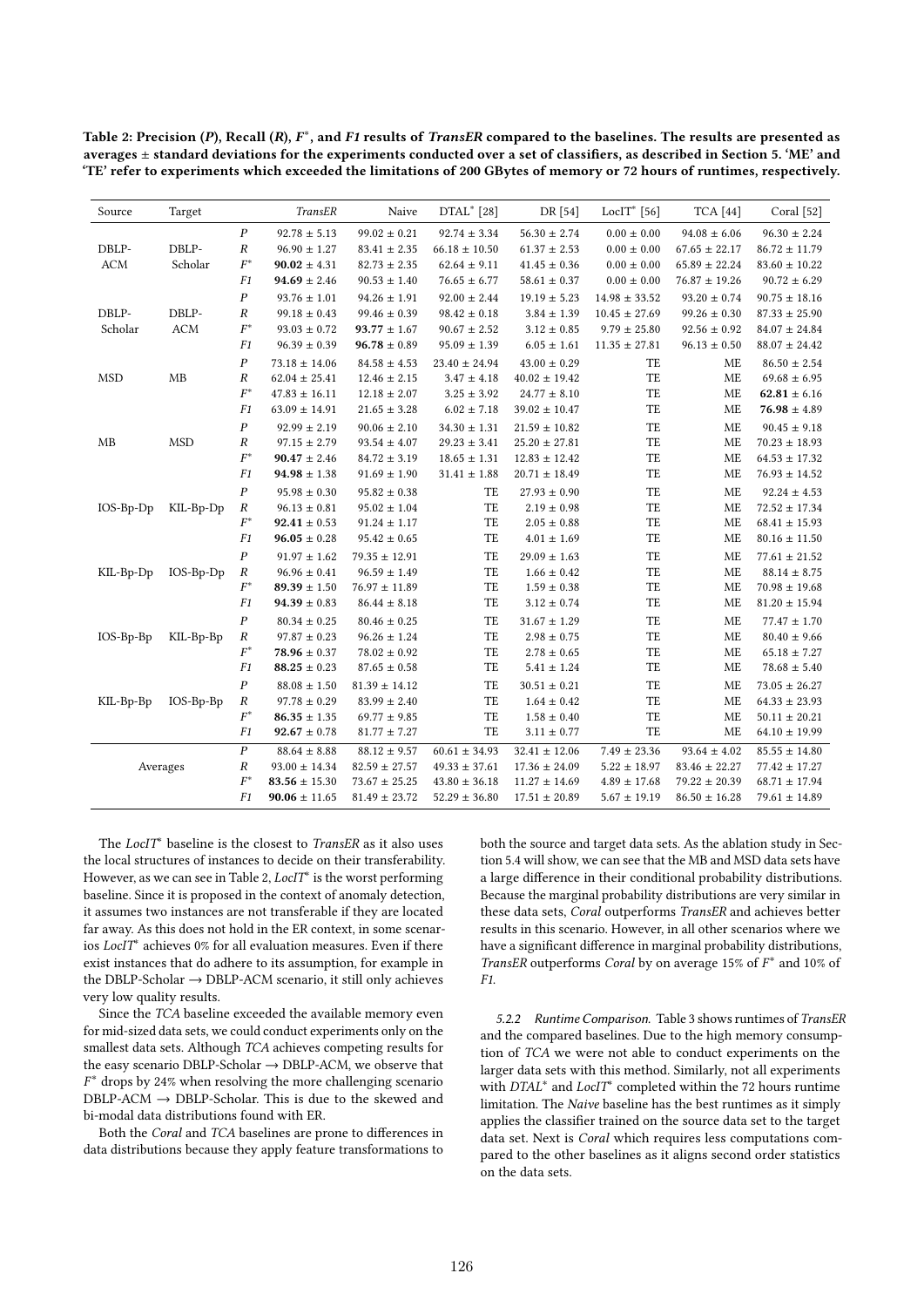Table 3: Feature matrix sizes (number of record pairs) and runtime results (in seconds) for TransER and baselines. 'ME' and 'TE' again refer to experiments exceeding the limitations of using over 200 GBytes of memory or runtimes of more than 72 hours.

| Source $(D^S)$ | $\mathrm{x}^{\mathrm{s}}$ | Target $(\mathcal{D}^T)$ | $X^I$   | TransER | Naive | $DTAL^{\ast}$ [28] | DR [54] | $_{\rm LocIT^{*}}$<br>[56] | <b>TCA</b> [44] | Coral [52] |
|----------------|---------------------------|--------------------------|---------|---------|-------|--------------------|---------|----------------------------|-----------------|------------|
| DBLP-ACM       | 6.660                     | DBLP-Scholar             | 16.041  | 12      |       | 11.381             | 286     | 12.676                     | 4.717           |            |
| DBLP-Scholar   | 16.041                    | DBLP-ACM                 | 6,660   | 20      | 2     | 11,651             | 493     | 1,968                      | 4,566           | 2          |
| <b>MSD</b>     | 27.544                    | MВ                       | 91,143  | 54      | 4     | 115.111            | 987     | TE                         | ME              | 6          |
| MВ             | 91.143                    | <b>MSD</b>               | 27,544  | 221     | 58    | 128.108            | 867     | TE                         | ME              | 104        |
| $IOS$ $Bp-Dp$  | 115.986                   | KIL Bp-Dp                | 242,457 | 621     | 151   | TE                 | 8.765   | TE                         | ME              | 167        |
| KIL Bp-Dp      | 242,457                   | $IOS$ $Bp-Dp$            | 115,986 | 2,716   | 1,139 | TE                 | 36.001  | TE                         | ME              | 2,223      |
| IOS Bp-Bp      | 249.396                   | KIL Bp-Bp                | 406,038 | 1,650   | 1.061 | TE                 | 33,608  | TE                         | ME              | 1.255      |
| KIL Bp-Bp      | 406,038                   | IOS Bp-Bp                | 249,396 | 2.623   | 3.076 | TE                 | 25.160  | TE                         | ME              | 5.403      |



Figure 6: Precision, Recall,  $F^*$ , and F1 sensitivity of *TransER* with regard to source data labelling, as discussed in Section 5.2.

The third best runtimes can be seen for TransER as it is computationally more efficient than the other baselines. However, we can see that TransER outperforms both the Naive and Coral baselines for the largest source data set with the KIL Bp-Bp  $\rightarrow$ IOS Bp-Bp scenario. These generally lower runtimes for larger data sets for TransER are due to it using a reduced number of feature vectors because of the instance selection phase. Fourth is the DR baseline that employs an existing FastText [5] model to obtain the distributed representations of instances. Both LocIT<sup>∗</sup> and *TCA* are less efficient than *TransER*. LocIT<sup>\*</sup> consumes much time in generating the training samples for the supervised classifier it is using to select instances, while TCA consumes much time for the matrix computations used in feature transformations. The largest runtimes can be seen for DTAL<sup>\*</sup> as it is training deep transfer models for the ER classification step. This is a known issue in the literature as discussed by Mudgal et al. [38]. Overall, the runtimes of TransER are comparatively much lower than for the other baselines.

5.2.3 Sensitivity to Labelled Source Data Set Size. Due to limited space, we present the results of the remaining experiments on three data set pairs only, one bibliographic (DBLP-ACM → DBLP-Scholar), one music ( $MB \rightarrow MSD$ ), and one demographic (KIL Bp-Dp  $\rightarrow$  IOS Bp-Dp) pair. Note that these data sets represent different data set sizes giving us insight into the behaviour of TransER when applied on data sets of different sizes.

Due to the increasingly large sizes of data sets to be employed in ER, finding a completely labelled data set for the source domain can be costly. Therefore, in Figure 6 we show how TransER behaves when different percentages of labelled data are available in the source domain. We increase the amount of labelled source data starting at 25% and increasing the size by 25% until we utilise the completely labelled source data sets. As the figure shows, the performance of TransER improves as the labelled source data set

size increases. As can be seen, DBLP-ACM → DBLP-Scholar has very low linkage quality results for smaller sizes of labelled data whereas the other two data sets already have high linkage quality. This is to be expected because the DBLP-ACM data set is fairly small. Since the MB and KIL Bp-Dp data sets are larger, TransER provides good performance even with less labelled training data.

### 5.3 Parameter Sensitivity Analysis

Figure 7 shows how *TransER* is robust to the parameters  $t_c$ ,  $t_l$ ,  $t_p$ , and  $k$ , by varying each parameter while keeping the other parameters at their defaults, where we discuss default values below.

We first vary the threshold for instance confidence,  $t_c$ , in the range of [0.5, 1.0], where 1.0 indicates that only instances with a confidence similarity of  $t_c = 1.0$  are being transferred. We can see that both  $F^*$  and  $F1$  results are fairly robust in this range with very little variations due to data set characteristics such as conditional probability distributions in the selected instances. Therefore, we choose  $t_c = 0.9$  as the default that works well for all data sets.

Second, we vary the threshold for instance structural similarity,  $t_l$ , in the range of [0.5, 1.0] where  $t_l = 1.0$  indicates only instances with a zero distance between their source and target neighbourhoods are being transferred. As we can see, with  $0.5 \le t_l \le 0.9$ the overall  $F^*$  and  $F1$  results improve because higher thresholds drop instances with class conditional distribution differences. This improvement is clearly visible for DBLP-ACM  $\rightarrow$  DBLP-Scholar as these are small data sets. However, further increasing  $t_l$  leads to dramatic drops is results because stricter thresholds remove many instances despite of their class conditional differences. Therefore, we set  $t<sub>l</sub> = 0.9$  as a default choice that works well for all data sets.

We then vary the threshold for pseudo label confidence,  $t_p$ , in the range of [0.5, 1.0]. From the figures we can see that TransER is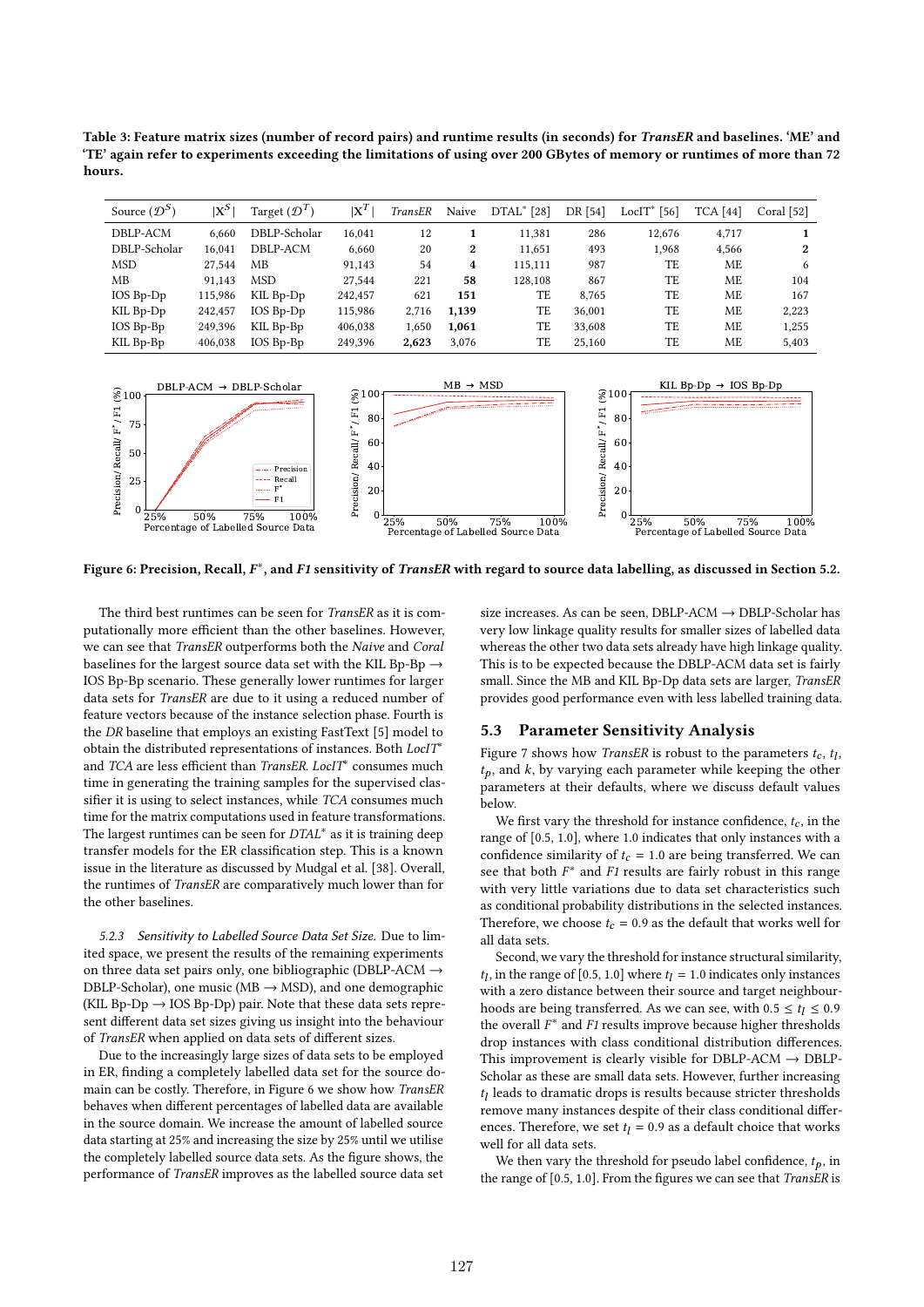

Figure 7: Precision, Recall,  $F^*$ , and F1 sensitivity results of *TransER* for different  $t_c$ ,  $t_l$ ,  $t_p$ , and  $k$  values, as discussed in Section 5.3.

robust with 0.5  $\le t_p \le$  0.99, but linkage quality drops with  $t_p =$ 1.0 because only a few instances are being transferred due to this strict filtering. For DBLP-ACM → DBLP-Scholar, the precision and recall results vary dramatically for  $t_p > 0.95$  because of the low number of instances being transferred from the small DBLP-ACM data sets. Therefore, we set  $t_p = 0.99$  as the default value that works well for all data sets including small data sets such as DBLP-ACM.

As shown in Figure 7, TransER is fairly robust to the neighbourhood size,  $k$ , in the range of [3, 11]. However, small data sets such as DBLP-ACM  $\rightarrow$  DBLP-Scholar are more sensitive to different values of  $k$  because larger neighbourhoods for these smaller data sets are more ambiguous. This leads to larger variations in the confidence similarity scores calculated using Equation (1). However, when data set sizes increase from  $MB \rightarrow MSD$  to KIL Bp-Dp  $\rightarrow$  IOS Bp-Dp, then these variations reduce and the results become more robust. We therefore set the smallest neighbourhood size that performs well as the default choice,  $k = 7$ .

# 5.4 Ablation Analysis

Table 4 shows the contributions of each key component of TransER. In Section 4 we described the three phases of our framework, SEL, GEN, and TCL. As TCL uses the pseudo labels generated by GEN, we consider those two phases as a single component in this analysis showing results without SEL and without GEN and TCL, separately. Furthermore, in SEL, we use two different filtering thresholds to select instances. We therefore also show results by removing each filtering criterion,  $sim_c$  and  $sim_l$ , from SEL. Finally, TransER +  $sim_v$  corresponds to another filtering added to the instance selector phase,  $sim<sub>v</sub>$ , the covariance similarity employed in LocIT [56].

When we remove GEN and TCL from TransER, we directly train a classifier on the selected instances instead of training a second classifier on the target. We can see that for all data sets either precision or recall is reduced along with a drop of  $F^*$  of up to 6% because we do not address the differences in the marginal probability distributions. However, we can see a smaller drop in the results for the  $MB \rightarrow MSD$  scenario because both of these data sets have quite similar marginal probability distributions.

The SEL phase adjusts the differences in conditional probability distributions (the conflicting labels), as we discussed in Section 4.1. Without SEL we can see a drastic drop of linkage quality (65% in  $F^*$ ) for the MB  $\rightarrow$  MSD scenario. Table 1 shows the highest percentage of ambiguous feature vectors (22%) for MB, while MB and MSD have 64% of the ambiguous feature vectors in common. These account for different labels resulting in a large difference in conditional probability distributions and a drastic drop of results for the  $MB \rightarrow MSD$  scenario. Similarly, the other scenarios also have results that are lower by up-to 41% for  $F^*$  and up-to 31% for F1.

The SEL phase filters instances based on the confidence,  $sim_c$ , and structural,  $sim<sub>l</sub>$ , similarities from Equations (1) and (2). When we remove filtering by  $\mathit{sim}_c$ , Table 4 shows a drop of  $F^*$  for all data sets by up to 40%. This validates that source instances with lower confidence of their class labels account for the class conditional distribution difference. When we remove filtering by  $sim_l$ ,  $F^*$ drops by up to 5% because we transfer source instances that have a different local distribution in the target domain.

Finally, when covariance similarity,  $sim_v$ , based filtering [56] is also applied in the SEL phase, the results are almost the same for both small and mid-sized data sets. This is because the covariance is not able to identify any further instances that have conflicting labels in two domains. As we consider small neighbourhood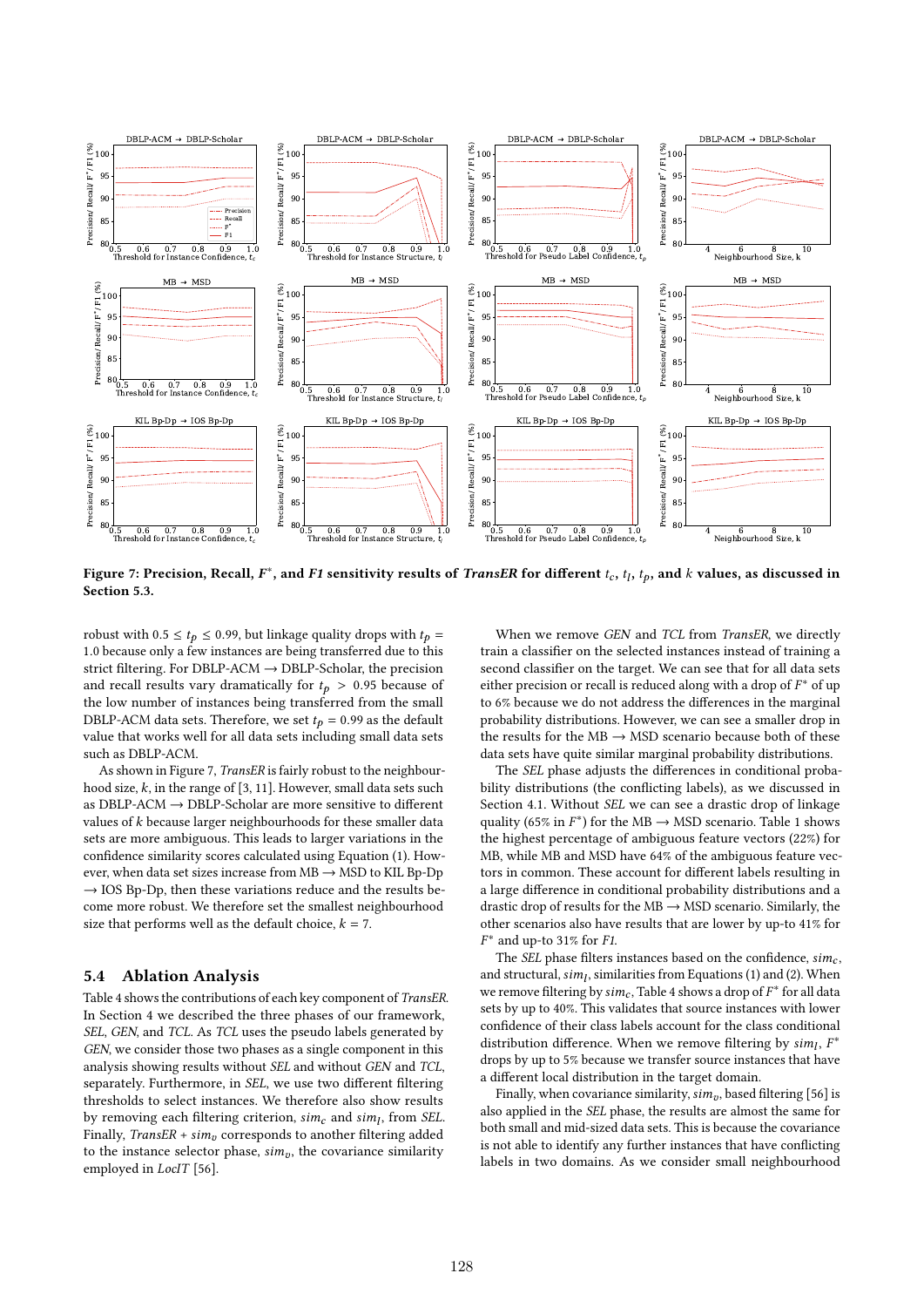Table 4: Ablation analysis for TransER that shows how each key component in the framework affects linkage quality, as discussed in Section 5.4.

| Source      | Target       |       | TransER          | without GEN & TCL | without SEL       | without $sim_c$   | without $sim1$   | TransER + $sim_n$ |
|-------------|--------------|-------|------------------|-------------------|-------------------|-------------------|------------------|-------------------|
|             |              | P     | $92.78 \pm 5.13$ | $98.83 \pm 0.52$  | $85.06 \pm 10.00$ | $86.29 \pm 9.18$  | $86.20 \pm 9.17$ | $92.78 \pm 5.13$  |
| DBLP-ACM    | DBLP-Scholar | R     | $96.90 \pm 1.27$ | $86.17 \pm 2.95$  | $98.42 \pm 1.35$  | $98.18 \pm 1.59$  | $98.16 \pm 1.52$ | $96.90 \pm 1.27$  |
|             |              | $F^*$ | $90.02 \pm 4.31$ | $85.29 \pm 2.63$  | $83.74 \pm 9.07$  | $84.74 \pm 8.15$  | $84.66 \pm 8.17$ | $90.02 \pm 4.31$  |
|             |              | F1    | $94.69 \pm 2.46$ | $92.04 \pm 1.56$  | $90.88 \pm 5.39$  | $91.53 \pm 4.83$  | $91.48 \pm 4.84$ | $94.69 \pm 2.46$  |
|             |              | P     | $92.99 \pm 2.19$ | $91.95 \pm 2.47$  | $26.73 \pm 38.68$ | $82.45 \pm 13.53$ | $92.03 \pm 3.63$ | $92.99 \pm 2.19$  |
| MB          | <b>MSD</b>   | R     | $97.15 \pm 2.79$ | $98.19 \pm 0.51$  | $31.54 \pm 44.80$ | $98.96 \pm 0.62$  | $94.56 \pm 3.26$ | $97.15 \pm 2.79$  |
|             |              | $F^*$ | $90.47 \pm 2.46$ | $90.40 \pm 2.13$  | $25.60 \pm 37.23$ | $81.64 \pm 13.10$ | $87.52 \pm 5.30$ | $90.47 \pm 2.46$  |
|             |              | F1    | $94.98 \pm 1.38$ | $94.95 \pm 1.20$  | $28.68 \pm 40.95$ | $89.29 \pm 8.40$  | $93.26 \pm 3.15$ | $94.98 \pm 1.38$  |
|             |              | P     | $91.97 \pm 1.62$ | $85.20 \pm 9.76$  | $52.51 \pm 15.78$ | $54.24 + 14.98$   | $90.61 \pm 2.28$ | $91.85 \pm 1.46$  |
| $KIL-Bp-Dp$ | $IOS-Bp-Dp$  | R     | $96.96 \pm 0.41$ | $97.16 \pm 0.70$  | $80.70 \pm 22.77$ | $83.79 \pm 19.01$ | $97.33 \pm 0.23$ | $97.08 \pm 0.26$  |
|             |              | $F^*$ | $89.39 \pm 1.50$ | $83.00 \pm 8.93$  | $48.60 + 17.71$   | $49.24 \pm 15.68$ | $88.41 \pm 2.02$ | $89.38 \pm 1.29$  |
|             |              | F1    | $94.39 \pm 0.83$ | $90.43 \pm 5.66$  | $63.28 \pm 17.89$ | $64.47 \pm 14.62$ | $93.83 \pm 1.13$ | $94.39 \pm 0.71$  |

sizes (with a default of  $k = 7$ ), the impact of covariance does not contribute to an improvement of results. Furthermore, we can see a slight drop of results for the large KIL Bp-Dp  $\rightarrow$  IOS Bp-Dp data set pair, because some instances that do not have a class conditional distribution difference are dropped with this additional criterion.

# 5.5 Limitations

One limitation of TransER is its focus on structured data because it uses attribute based similarities to generate features. However, for unstructured data [26, 37, 58] the best option is to use deep learning TL methods for ER since they are better at representing unstructured (textual) data. Another limitation of our work, as with all existing TL methods for ER, is that it covers the homogeneous TL scenario only. If the source and target domains have two completely different feature spaces, then TransER cannot be applied to classify record pairs in the target domain. How to employ TL for ER in heterogeneous scenarios is an open research question [26].

# 6 CONCLUSION AND FUTURE WORK

We have presented a novel framework for TL for ER that includes three key phases: instance selection, pseudo label generation, and target domain classification. The first phase addresses the class conditional distribution difference in two domains while the latter two phases address the marginal probability distribution difference. We minimise the effect of class imbalance and bimodal distributions for ER data sets by selecting instances for transferring that have similar local neighbourhoods. We have shown that our framework can outperform several state-of-theart TL methods, and that it is one the most efficient TL methods among the baselines compared. Our framework is also robust to parameter settings and each key component substantially contributes to high ER quality.

We plan to extend our framework in four ways: explore how to support heterogeneous TL for ER where the data sets have noncommon feature spaces, investigate how to perform TL when some labels are available in the target domain, explore how to choose the best source domain when multiple semantically related labelled data sets are available, and explore how to integrate our framework with active learning techniques to improve its performance.

### REFERENCES

- [1] Nils Barlaug and Jon Atle Gulla. 2021. Neural Networks for Entity Matching: A Survey. Transactions on Knowledge Discovery from Data 15, 3 (2021), 37.
- Jon Louis Bentley. 1975. Multidimensional binary search trees used for associative searching. Commun. ACM 18, 9 (1975), 509–517.
- [3] Indrajit Bhattacharya and Lise Getoor. 2007. Collective Entity Resolution in Relational Data. Transactions on Knowledge Discovery from Data 1, 1 (2007),
- 36. [4] Mikhail Bilenko and Raymond J. Mooney. 2003. Adaptive Duplicate Detection Using Learnable String Similarity Measures. In International Conference on Knowledge Discovery and Data Mining. ACM, Washington, USA, 39–48.
- [5] Piotr Bojanowski, Edouard Grave, Armand Joulin, and Tomas Mikolov. 2017. Enriching Word Vectors with Subword Information. Transactions of the Association for Computational Linguistics 5 (2017), 135–146.
- Ursin Brunner and Kurt Stockinger. 2020. Entity matching with transformer architectures-a step forward in data integration. In International Conference on Extending Database Technology. Copenhagen, Denmark.
- [7] Qun Chen, Zhaoqiang Chen, Youcef Nafa, Tianyi Duan, and Zhanhuai Li. 2020. Adaptive Deep Learning for Entity Resolution by Risk Analysis. arXiv preprint arXiv:2012.03513 (2020).
- [8] Qingchao Chen, Yang Liu, Zhaowen Wang, Ian Wassell, and Kevin Chetty. 2018. Re-weighted Adversarial Adaptation Network for Unsupervised Domain Adaptation. In Conference on Computer Vision and Pattern Recognition. IEEE, Utah, 7976–7985.
- [9] Peter Christen. 2012. Data Matching Concepts and Techniques for Record Linkage, Entity Resolution, and Duplicate Detection. Springer, Heidelberg.
- [10] Peter Christen. 2016. Application of Advanced Record Linkage Techniques for Complex Population Reconstruction. arXiv preprint arXiv:1612.04286 (2016), 12.
- [11] Peter Christen, Thilina Ranbaduge, and Rainer Schnell. 2020. Linking Sensitive Data: Methods and Techniques for Practical Privacy-Preserving Information Sharing. Springer, Heidelberg.
- [12] Wenyuan Dai, Qiang Yang, Gui-Rong Xue, and Yong Yu. 2007. Boosting for Transfer Learning. In International Conference on Machine Learning. ACM, New York, USA, 193–200.
- [13] Sanjib Das, AnHai Doan, Paul Suganthan G. C., Chaitanya Gokhale, Pradap Konda, Yash Govind, and Derek Paulsen. 2021. The Magellan Data Repository. Retrieved August 19, 2021 from https://sites.google.com/site/anhaidgroup/ useful-stuff/data
- [14] Hal Daumé III. 2007. Frustratingly Easy Domain Adaptation. Association of Computational Linguistics 45 (2007), 256–263.
- [15] Xin Dong, Alon Halevy, and Jayant Madhavan. 2005. Reference reconciliation in complex information spaces. In International Conference on Management of Data. ACM, Baltimore, 85–96.
- [16] Xin Dong and Theodoros Rekatsinas, 2018. Data Integration and Machine Learning: A Natural Synergy. VLDB Endowment 11, 12 (2018), 2094–2097.
- [17] Xin Dong and Divesh Srivastava. 2015. Big Data Integration. Morgan and Claypool Publishers.
- [18] Uwe Draisbach, Peter Christen, and Felix Naumann. 2019. Transforming Pairwise Duplicates to Entity Clusters for High-quality Duplicate Detection. Journal of Data and Information Quality 12,  $1(2019)$ ,  $1-30$ .
- [19] Muhammad Ebraheem, Saravanan Thirumuruganathan, Shafiq Joty, Mourad Ouzzani, and Nan Tang. 2018. Distributed Representations of Tuples for Entity Resolution. VLDB Endowment 11, 11 (2018), 1454–1467.
- [20] Boqing Gong, Yuan Shi, Fei Sha, and Kristen Grauman. 2012. Geodesic Flow Kernel for Unsupervised Domain Adaptation. In Conference on Computer Vision and Pattern Recognition. IEEE, Rhode Island, USA, 2066–2073.
- [21] Yash Govind, Erik Paulson, Palaniappan Nagarajan, Paul Suganthan G. C. AnHai Doan, Youngchoon Park, Glenn M. Fung, Devin Conathan, Marshall Carter, and Mingju Sun. 2018. Cloudmatcher: A Hands-off Cloud/Crowd Service for Entity Matching. VLDB Endowment 11, 12 (2018), 2042–2045.